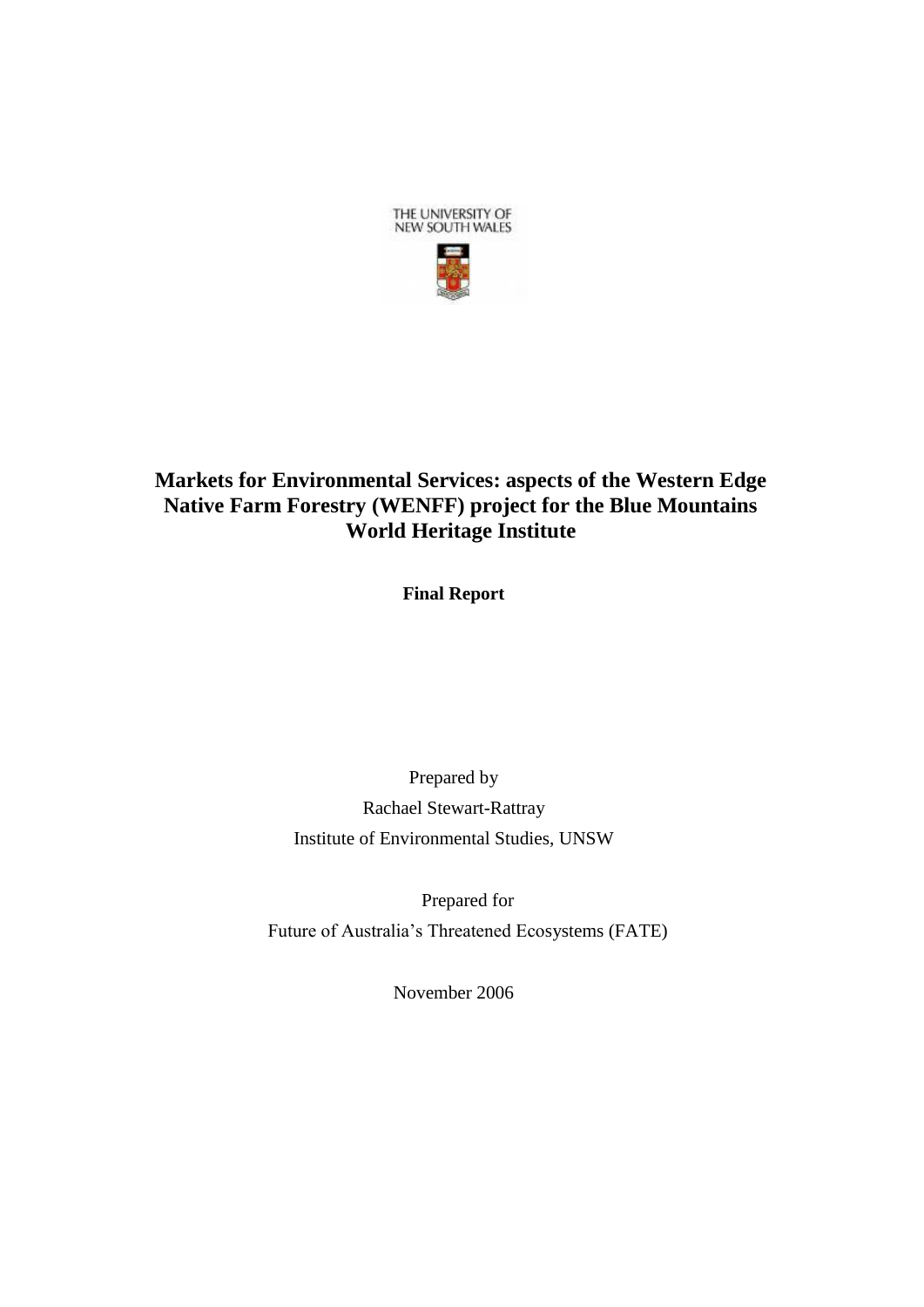# **Table of Contents**

| $Discussion$ 16 |
|-----------------|
|                 |
|                 |
|                 |
|                 |
|                 |
|                 |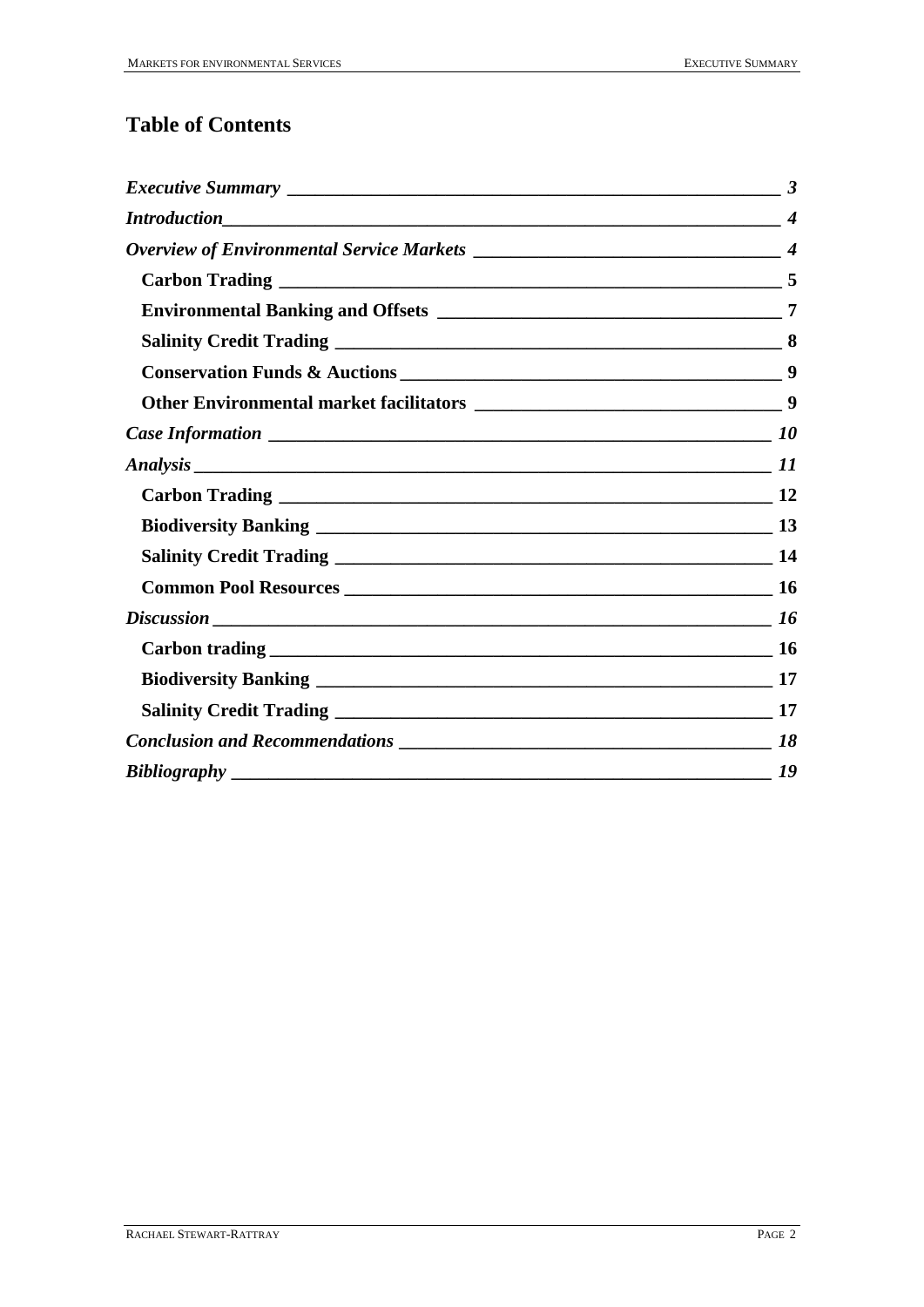### <span id="page-2-0"></span>**Executive Summary**

Australia"s native forests are facing ever increasing environmental threats and innovative initiatives are needed to help protect and restore forests. Government funding is never likely to be sufficient to satisfy all conservation needs which is why alternative mechanisms that make conservation commercially viable are being sought. The Blue Mountains World Heritage area is facing increased environmental threats due to degraded land adjoining the national park and increasing native vegetation via farm forestry activities presents a promising solution to this problem. This is the focus of a project being undertaken by the Future of Australia"s Threatened Ecosystems (FATE) program and the Blue Mountains World Heritage Institute (BMWHI) called the Western Edge Native Farm Forestry (WENFF) project.

In this report, markets for environmental services are explored as a potential form of farm forestry that assists with the provision of environmental services, economic returns to landholders and contribution to regional sustainable development. The review of environmental markets shows that whilst this is an area of rapid development and considerable excitement worldwide, markets are still reasonably immature and most consist of pilot projects. The state of current markets and legislation in NSW is reviewed in more detail as this is directly relevant to implementation within the Blue Mountains region.

Carbon trading, biodiversity banking and salinity credit trading are reviewed in terms of key criteria identified from the literature including propensity for landholder involvement, attracting private investment, presence of a market intermediary, maturity of the market and implementation issues. The markets are then summarised in terms of their contribution to the project objectives. All farm forestry options are found to provide environmental services, whist provision of economic returns and contribution to sustainable development depend on a number of the identified challenges being overcome.

Carbon trading is the only market that is already operational and backed by current legislation in NSW, however in order to be economically sustainable it is recommended that a combination of the environmental markets are implemented, initially as pilot projects. It is also important to combine these with more traditional farm forestry options to ensure a return on investment, whilst the project develops. This report only provides a starting point for understanding environmental markets and the possible application to the target area. Further research is required into the specific needs of landholders in the target area before detailed implementation plans can be defined.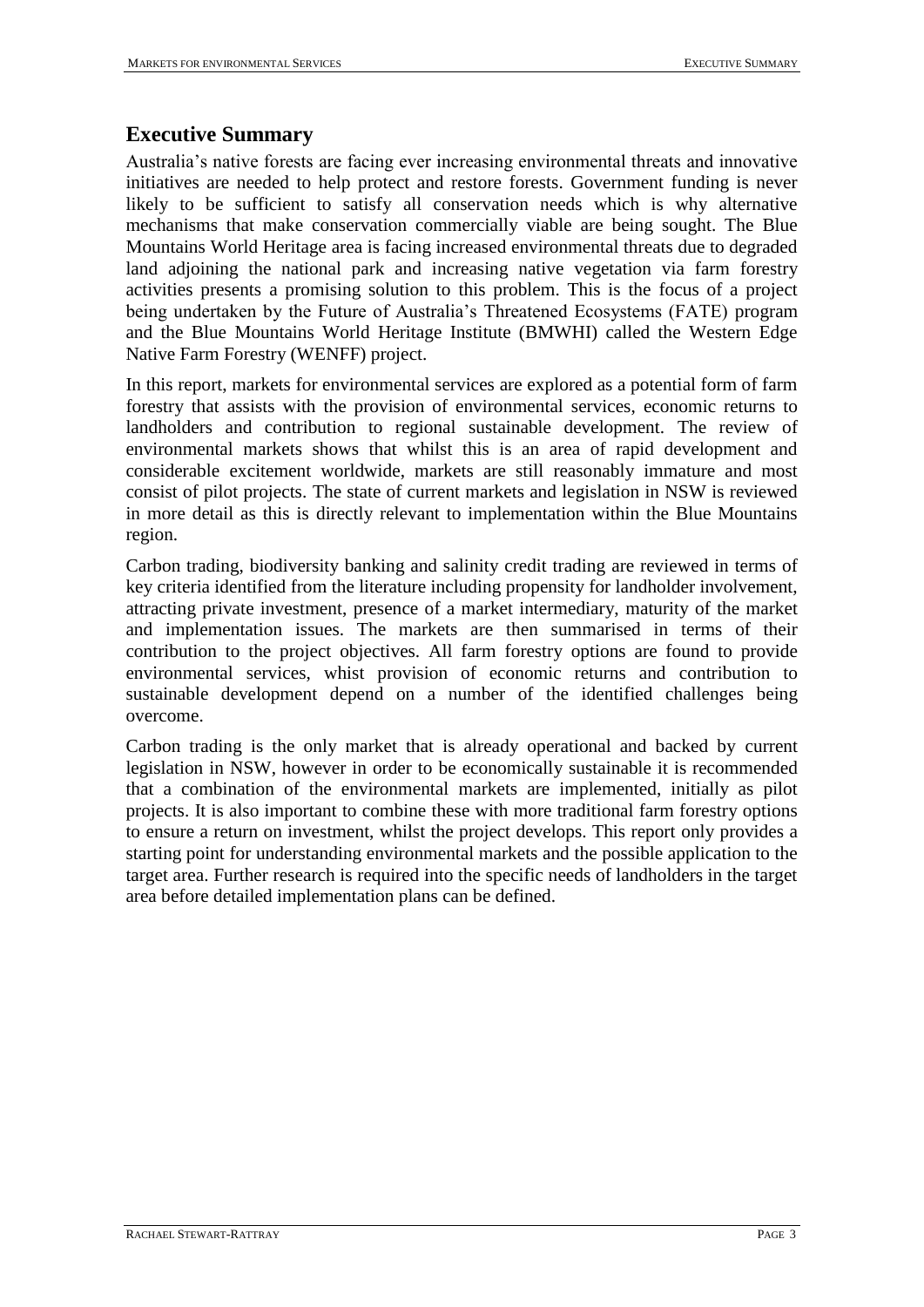### <span id="page-3-0"></span>**Introduction**

The Greater Blue Mountains World Heritage area contains an important component of Australia"s biodiversity that is not otherwise represented elsewhere in the world. In addition, a significant number of rare and threatened species are endemic to the area (Department of Environment and Heritage 2006). This makes preservation of this area extremely critical. This World Heritage area is currently facing growing environmental pressures. Although global environmental issues such as climate change present a major threat, immediate pressures are also occurring due to incompatible land uses in the adjoining areas. Examples of threats from these land uses include fire, inappropriate tourism infrastructure, invasion of pests and weeds and general loss of biodiversity (Department of Environment and Heritage 2005).

The Future of Australia"s Threatened Ecosystems (FATE) program is currently embarking on a project under the umbrella of the Blue Mountains World Heritage Institute (BMWHI) known as the Western Edge Native Farm Forestry (WENFF) project. This project will help to address environmental pressures by increasing native vegetation in western areas adjoining the world heritage national park. They intend to do this by developing a range of commercial farm forestry options that will "provide environmental services, economic returns to landholders and investors and contribute to sustainable regional development" (Ampt and Carlton 2006). The intention is also that these farm forestry options will be implemented using a common property regime rather than private management.

Markets for environmental services such as carbon trading and other environmental goods and services present key farm forestry options for providing a potential income source to landholders. Carbon trading relates to sequestered carbon from forests for which credits can then be traded. Other environmental goods and services include ground water management (salinity), water quality improvements, reduced erosion and biodiversity conservation that may attract investment funding. Currently markets for these types of goods and services are not very well defined (Binning et al. 2002). The NSW Greenhouse Gas Abatement Scheme (GGAS), although in its infancy, is Australia's first nonvoluntary carbon trading scheme and is more developed than markets for other environmental goods and services (Independent Pricing and Regulatory Tribunal 2005). Further research is required to help establish how these markets might operate to meet the needs of the project.

This project will help to explore available literature in relation to markets for environmental services so as to be able to better define how these options might be used in practice to stimulate investment and provide income from farm forestry, thus contributing to the sustainable regional development within and adjacent to the Blue Mountains World Heritage area. The key objective of this project is to review the literature to understand whether markets for environmental services are appropriate for meeting the WENFF project objectives of providing environmental services, economic returns to landholders and investors and contributing to regional sustainable development.

### <span id="page-3-1"></span>**Overview of Environmental Service Markets**

Environmental services or ecosystems services, is a concept that is becoming increasingly important, not only to environmentalists, but also to the agriculture and forestry industries. Well managed forests can help to address many environmental issues such as dryland salinity, soil erosion, water quality, biodiversity loss and even climate change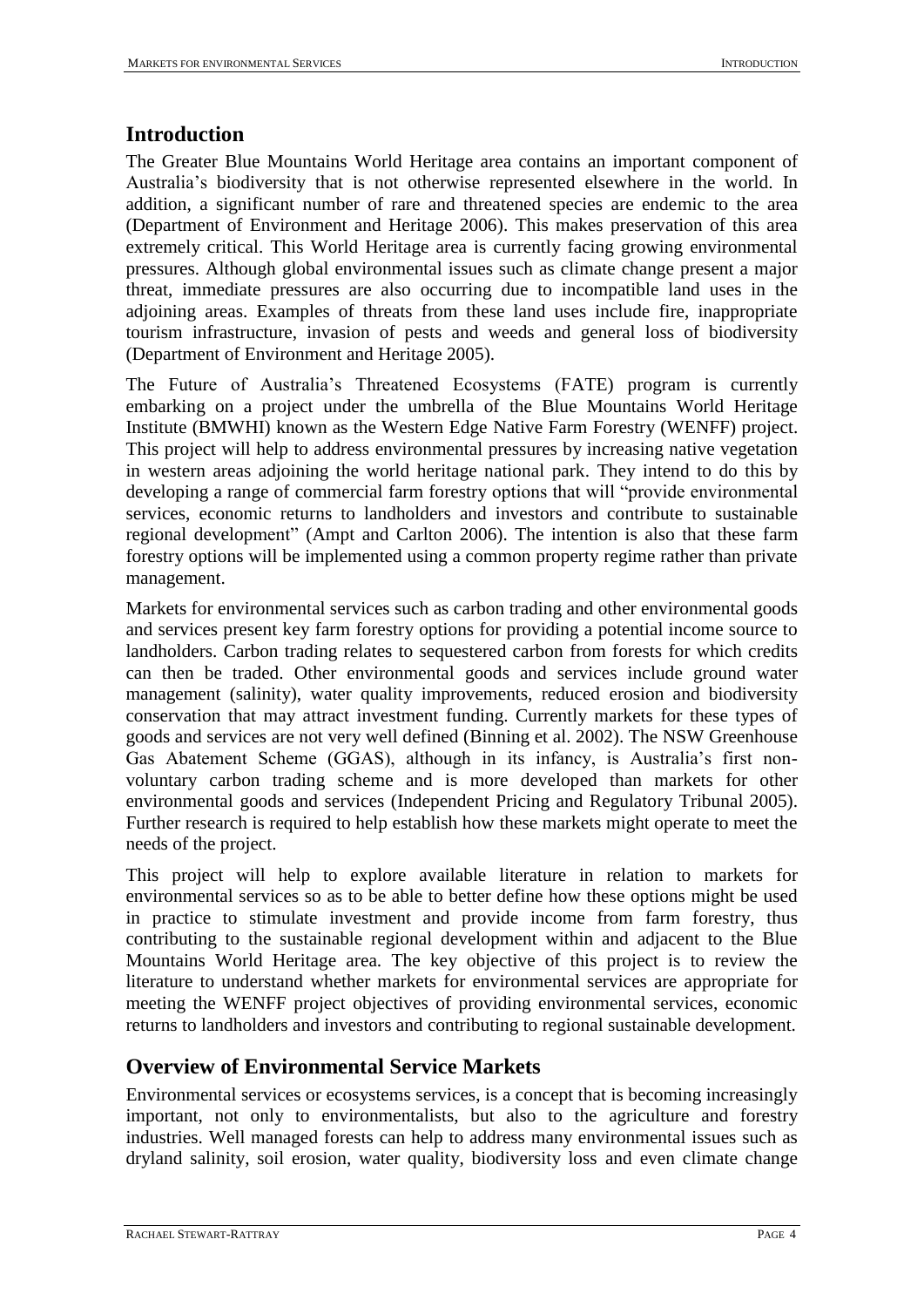(McGhee 2004). In the past, the value of these environmental services has often not been taken into consideration, with those who reduce environmental benefits not bearing the full cost and those who provide public benefits not receiving any financial reward. There is now a worldwide movement towards establishing markets for these environmental services, where landholders can generate revenue by creating environmental benefits from their property. Markets present a more effective means of motivating environmental protection on private land, rather than just relying on government regulation that is often costly to enforce and less flexible (Davidson 2005).

The concept of environmental or ecosystem services gained much attention internationally in the early 90"s with the US EPA establishing the Ecosystem Valuation Forum (Bingham et al. 1995). Research into environmental services in Australia began to gain momentum in the late 1990"s, initially with the focus being on assessing the nature and value of these services (Cork and Shelton 2000). Valuation of environmental services is a key issue. Predicting how environmental service flows will change as a result of human action is often very difficult (Bingham et al. 1995). For some environmental services it is possible to measure this directly, such as for carbon sequestration where reasonably accurate carbon accounting techniques exist for calculating the quantity of carbon sequestered. However, for other environmental services, the benefits are not so directly visible. This might be due to the large number of inputs, such as for salinity or water quality improvements, or it might be that it takes a long time for benefits to become apparent, such as for biodiversity improvements. For these indirect types of situations, it is often necessary to agree on an indicator or surrogate measure (Grieve and Uebel 2003).

Projects to investigate the value of environmental services in Australia include the CSIRO ecosystems services project (CSIRO Sustainable Ecosystems 2004) and the NSW Environmental Services Scheme (Grieve and Uebel 2003). This has further developed into extensive investigation into markets for environmental services and numerous pilot projects have sprung up to help establish these markets.

Possible markets for environmental goods and services include a power station buying carbon credits to offset emissions, a water authority buying salinity credits, cost sharing for catchment management and also ethical investments (Binning et al. 2002). Markets for ecosystem services are expanding, but currently most consist of pilot projects. Strategies for turning them into real markets include areas such as rewarding local participation and knowledge, turning beneficiaries into buyers, linking to climate change which has an international push behind it and creation of legislation and policy frameworks (Jenkins et al. 2004).

There are a number of market based mechanisms that are being used in practice to provide private landholders with an income for environmental goods and services generated by farm forestry. An overview of some of these markets is provided below.

#### <span id="page-4-0"></span>**Carbon Trading**

Carbon trading, the trading of greenhouse gas allowances or reduction credits, is one of the most mature markets for environmental services. Carbon credits can be generated from a number of different sources, however carbon sequestration is of most relevance to farm forestry, whereby carbon credits are generated from forestry revegetation projects. Carbon markets have emerged due to the framework established under the Kyoto protocol which introduced three frameworks – International Emissions Trading (IET), Joint Implementation (JI) and Clean Development Mechanism (CDM). The International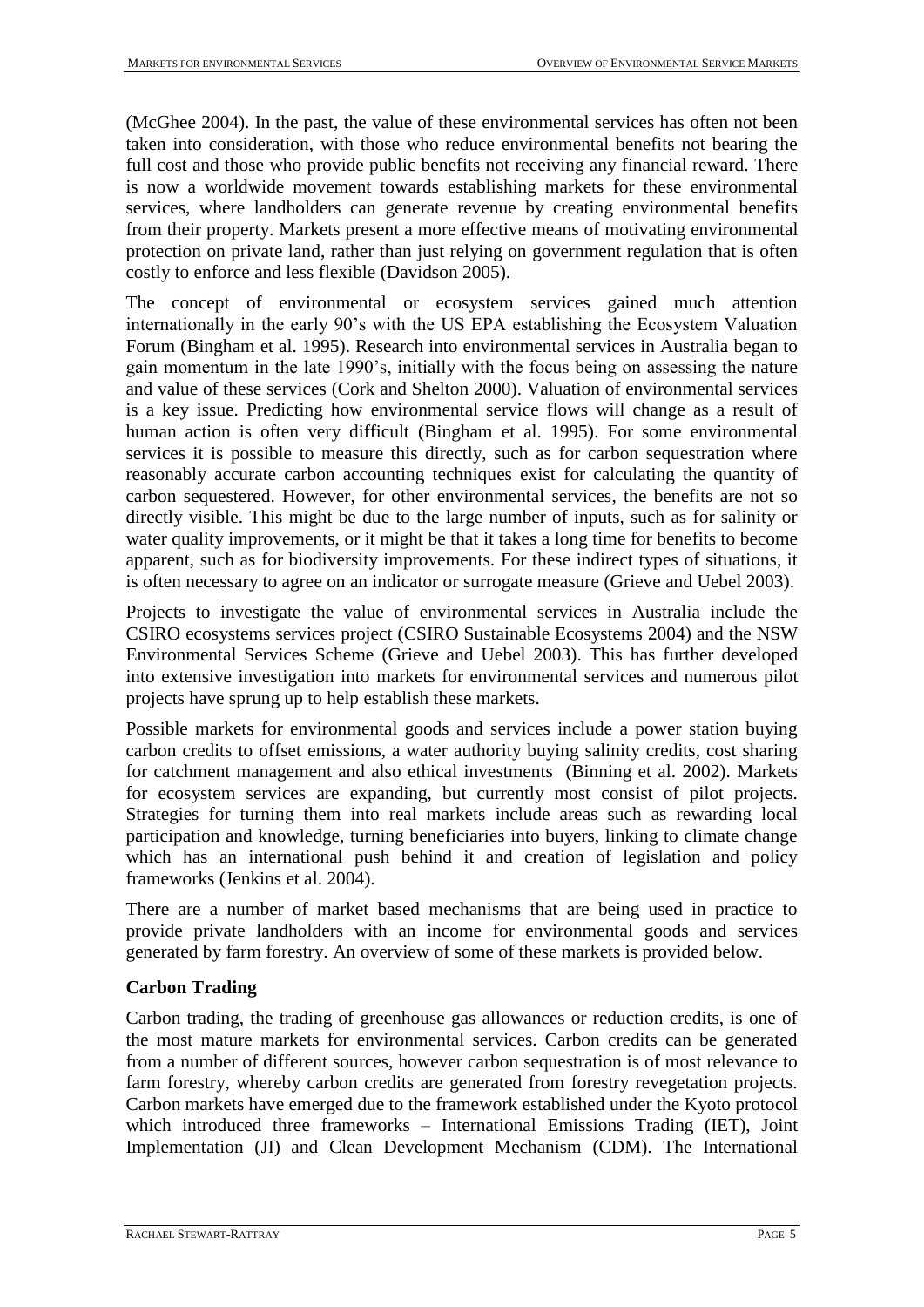Emissions Trading scheme provides a framework for global carbon trading, however this is not expected to be in place until after 2007 (Stowell 2005).

Because of the lack of an international standard, markets are still fairly fragmented with great differences in scheme design. Schemes that are dependent on government regulation, for example cap and trade, have been slow moving due to lengthy policy decisions required. Voluntary schemes have been most active due to the ability to get them up and running more quickly (Hasselknippe 2003). Key carbon trading markets around the world include the EU emissions trading scheme, the UK Emissions trading system, the Chicago Climate Exchange and the NSW Greenhouse Gas Abatement Scheme (Jindal 2006).

#### *Carbon Trading in Australia*

Forests NSW are a key player in the carbon trading market in Australia and have been involved in some of the first initiatives for the exchange of carbon credits. They negotiated initial trades with Delta Electricity and Pacific Power in 1998 which helped to identify the need for a legislative framework. Forests NSW are also involved in a carbon trading agreement with Tokyo Electric Power Company (TEPCO). Carbon trading in Australia is now facilitated by legislation through the carbon rights legislation amendments Act (Salvin 2000).

#### *Box 1: Greenhouse Gas Abatement Scheme (GGAS)*

#### *Rule 5 – Carbon Sequestration*

Necessary to apply to the Scheme Administrator to become a Abatement Certificate Provider (ACP) in order to be able to create NSW Greenhouse Abatement Certificates (NGACs). Conditions Include:

- Land must be Kyoto-consistent, that is predominantly non-forest prior to 1 January 1990
- Applicant must be a 'Sequestration pool manager' who controls and is responsible for the carbon sequestration rights
- Must demonstrate ability to store carbon for 100 years
- Must have adequate procedures in regard to risks and hazards

Source: (GGAS 2006)

In the late 1990"s, Sydney Futures Exchange looked set to set up a market for carbon trading, however this was later abandoned (Bloomberg 2000). Since then Forests NSW have pursued carbon trading as part of the NSW Greenhouse Gas Abatement Scheme and also manage the National Carbon Accounting Standard (NSW Department of Primary Industries 2005).

The NSW Greenhouse Gas Abatement Scheme is one of the first mandatory schemes for emissions trading in the world, whereby electricity companies are required to offset their greenhouse emissions by purchasing carbon credits. Carbon credits, known as abatement certificates under this scheme, can be generated a number of different ways including carbon sequestration. To obtain certificates from carbon sequestration, there are a strict set of conditions and guidelines for how the forestry is to be operated and managed. Both permanent forests and farm forests are eligible (GGAS 2006). Over 10 million greenhouse abatement certificates were registered by February 2005. Trading based on carbon sequestration has only formed a small part of this overall figure with plantations by CO2 Australia and Forests NSW (The Katoomba Group 2005).

Becoming involved in a carbon trading project using sequestration is an involved process requiring much up front investment and planning. 'Planning forest sinks' is a report that provides landholders with guidelines as to how they can get involved in establishing a carbon sink (Australian Greenhouse Office 2006). This provides a valuable tool consistent with the national approach, for landholders or those that are planning to become involved in a carbon sequestration project. Information and advice in the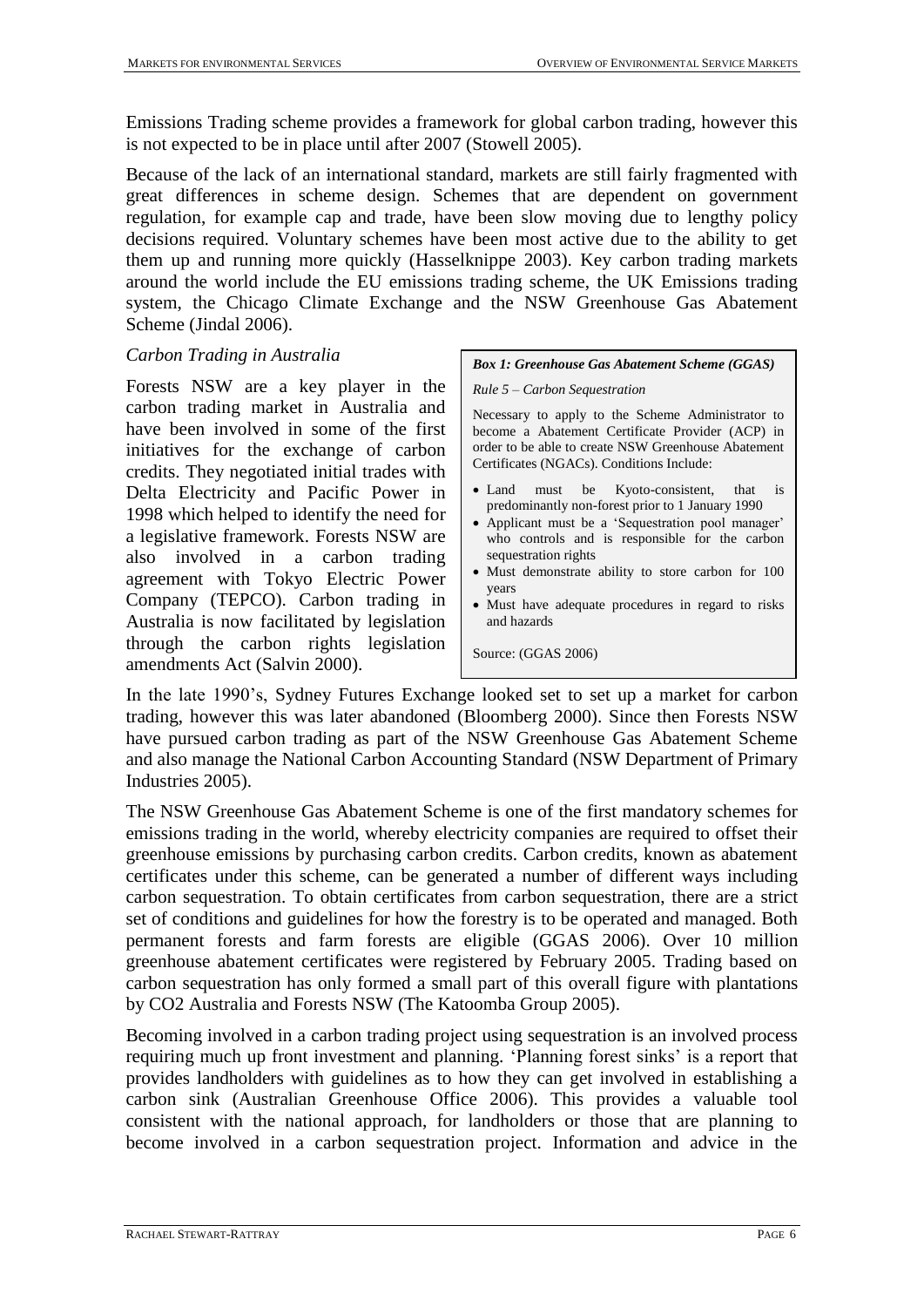document ranges from project planning and management, carbon accounting and finally reporting on the project.

Some innovative business models have sprung up in Australia that utilise the idea of trading carbon credits. Carbon planet provides a mechanism by which carbon credits from the Forests NSW pool is sold to individuals who wish to offset their own personal carbon emissions (Carbon Planet Pty Ltd 2005). CO2 Australia, who also formed their business model around carbon trading, is an organisation that creates carbon credits through establishing long term Mallee Eucalypt plantings. They pay landholders for use of their land as well as ongoing maintenance costs for management of the plantations which they use to sequester carbon (CO2 Australia 2006). These are just some of the new business ideas that are arising out of the trade of carbon credits.

### <span id="page-6-0"></span>**Environmental Banking and Offsets**

Environmental banking and offsets are both similar concepts where land is managed for environmental values that compensate for damage elsewhere (Dwyer 2002). This is a popular model in the United States where it is used for Wetland Banking, whereby real estate and developers purchase wetland credits from a mitigation banker to offset their own impacts to wetlands. This is the most active environmental services market in the United States (The Katoomba Group 2006). Conservation banking is another approach used in the United States to help ensure the protection of habitat for rare species on private land and contribute to biodiversity conservation. This scheme allows for the creation and trading of species credits to address mitigation required by law. This scheme has been extremely successful in supporting both conservation and economic growth (Fox and Nino-Murcia 2005).

### *Environmental Banking and Offset schemes in Australia*

Green offsets is a government pilot scheme that is looking at linking payment by industry to private landholders who provide an environmental service that offsets the industry pollution (Environment Protection Authority 2004). This may present a method for financing revegetation whereby polluters could pay for revegetation schemes to offset nearby pollution.

Another scheme that has been developed in NSW and is supported by the Threatened Species Conservation Amendment (Biodiversity Banking) Bill

# *Box 2: BioBanking – Biodiversity Banking & Offsets*

Key features of this scheme include:

- Landowners enter into an agreement with minister for environment to establish a BioBank site
- Department of Environment & Conservation NSW registers the BioBank site
- The BioBanking assessment methodology is used to determine numbers and classes of credits
- Credits can be traded and then retired to offset development activities or retired voluntarily which means they can no longer be traded
- Partial funds from credit sale are kept in the BioBanking trust fund for on-going management
- BioBanking statements replace developers requirement for a threatened species assessment

Source (DEC 2006b).

2006 (introduced into parliament in June 2006 and currently being reviewed) is the NSW BioBanking scheme. This scheme is designed to be an offsetting tool that will allow developers to offset their environmental impacts by purchasing biodiversity credits in other areas. The scheme is currently under development with implementation expected to occur in mid 2007 and demonstration sites are being established to trial the scheme (DEC 2006c).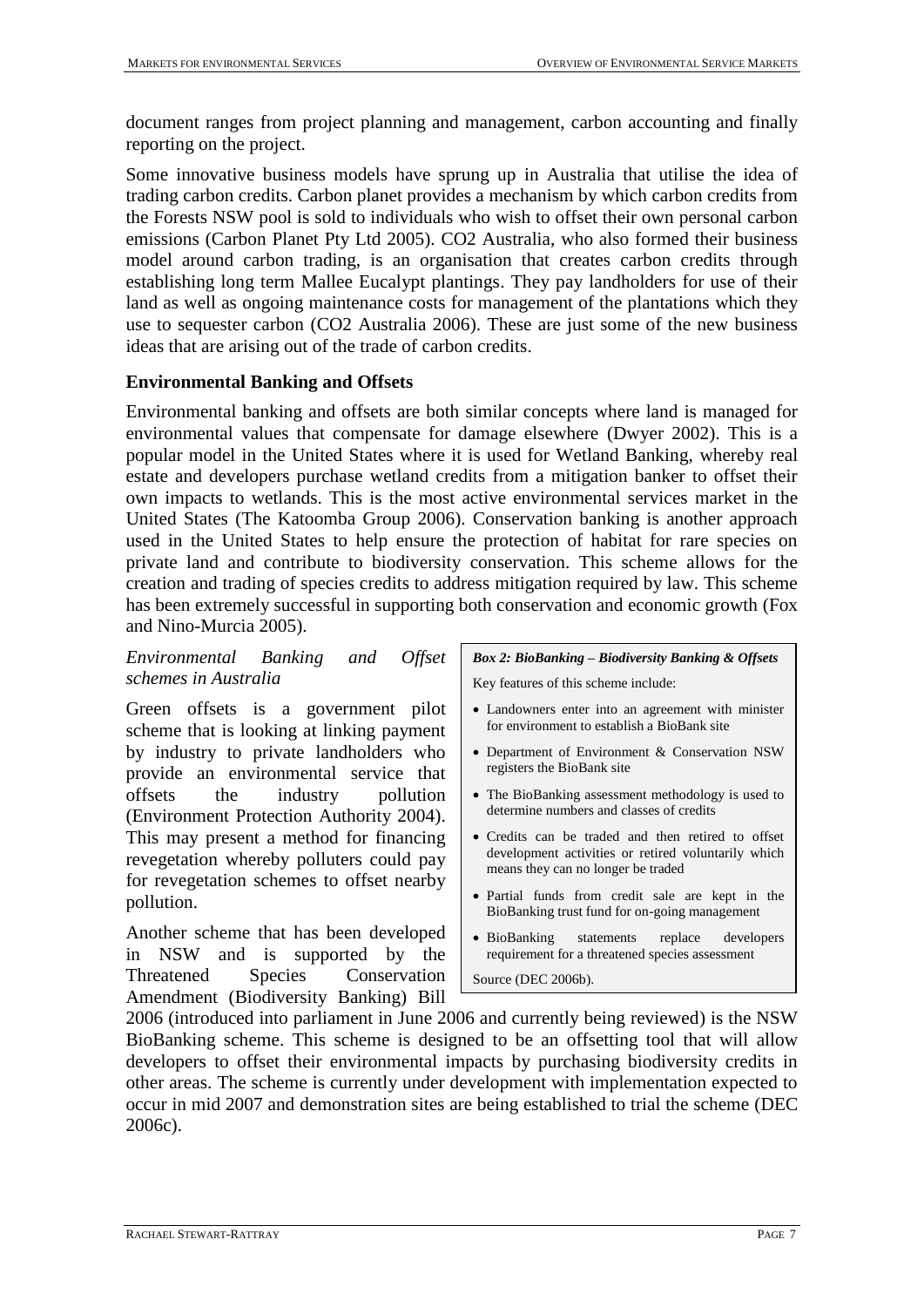### <span id="page-7-0"></span>**Salinity Credit Trading**

Salinity credit trading schemes are currently in their infancy, mostly consisting of trials and pilot project with some schemes developing as mature markets in isolated areas. Australia is a market leader in development of environmental service markets for salinity control. Salinity credit trading schemes have arisen for a number of reasons such as controlling saline discharges into rivers (Hunter River Salinity Trading Scheme) or for controlling salinity levels from groundwater. It is in the latter type of program that revegetation projects can have an impact, and a number of projects have trialled salinity credit trading in this manner.

The Hunter River Salinity Trading Scheme (HRSTS) is the most mature salinity scheme in Australia that is leading the world in the use of environmental service markets for protecting rivers. This scheme operated very early on as a pilot scheme from 1995 and has now developed into a permanent scheme operating under legislation. This scheme is based on limits being set on saline discharges into the waterways, whereby participants are given an allocated amount of credits. These credits can then be traded between participants, controlling the overall amount of saline discharges. Credits are able to be registered and traded via an Internet site. Credits expire and new credits are auctioned each year, with companies either purchasing new credits or implementing cleaner technologies to reduce their saline discharges (EPA 2004). Currently this scheme does not allow for generation of offset credits via salinity reduction techniques such as revegetation, however there is scope for this in the future. Despite this, it provides an example of a salinity credit trading scheme that has developed into a successful community based scheme, utilising market based mechanisms to provide environmental improvements.

One of the earliest examples of a salinity credit trading pilot project that involved the generation of salinity benefits from revegetation, was conducted by Forests NSW. The were involved in a credit trading deal with Macquarie River Food and Fibre (Action Salinity & Water 2002). This project sought to provide downstream users with the environmental service of improved salinity via revegetation in the Macquarie valley. The project was geared towards the future creation of a salinity credit trading scheme, whereby upstream landholders provide a service to downstream users of the water. They define salinity control credits in terms of megalitres of water transpired. Currently the finance to the landholders is provided by Forests NSW who forward sold salinity benefits to Macquarie River Food and Fibre (MRFF). Forests NSW have also bought the rights to all benefits including carbon sequestration, timber and any other products associated with the forest (Action Salinity & Water 2002). Some of the issues associated with this project include the difficulty in finding landholders who want ownership tied up for 20 years (note that this would not be an issue in direct landholder credit trading schemes) and also there is a high cost of establishing the initial plantation.

Another more recent pilot project that is targeted towards generation of salinity credits via land management practices such as revegetation has been conducted in the upper Bet Bet catchment in Victoria. This trial relates to dryland salinity credit trade as part of the National Market-Based Instruments Pilot Program. Participants are able to obtain credits via land management outcomes such as revegetation or through credit trade among participants (Conner et al. 2006). This pilot project provides an interesting insight into some of the issues inherent in implementing these types of trading systems including property rights, incentives, costly information and thin markets. In addition, it provides an interesting case on community management and the use of collective incentives. This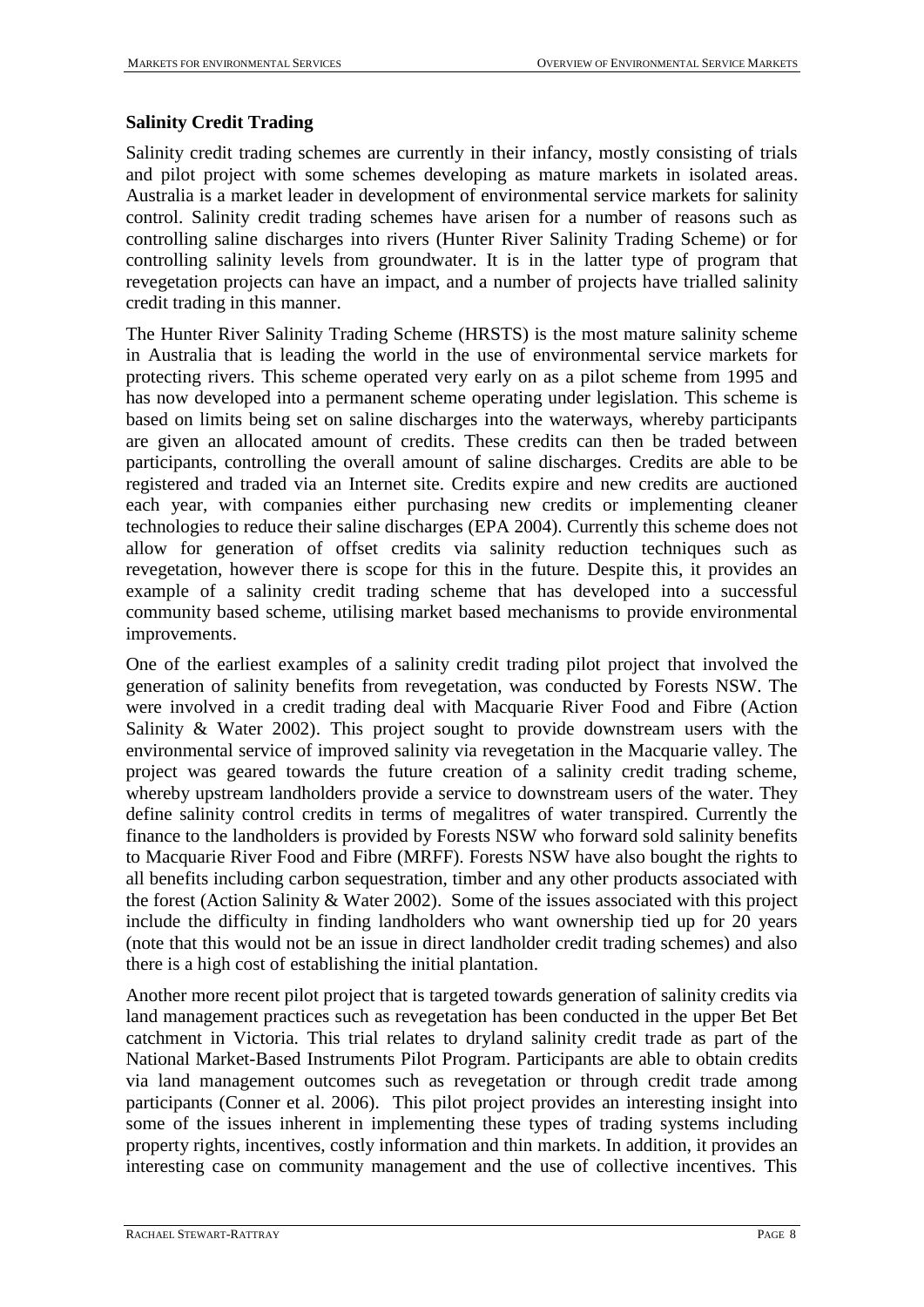project provides a model that could be useful for setting up similar farm forestry schemes in other catchment areas.

#### <span id="page-8-0"></span>**Conservation Funds & Auctions**

There are a number of different schemes that aim to place a market value on the conservation value of private land. These include mechanisms such as revolving funds, stewardship programs and conservation auctions.

Revolving funds are a type of mechanism that which look at the purchase of land which then has a conservation rating placed on the title. Property is then sold on to other buyers and the conservation component becomes a type of capital (Figgis 2004). An example of a scheme such as this includes the Nature Conservation trust in NSW (Nature Conservation Trust 2005). This revolving fund obtains finance to purchase properties from government and other donations. Properties are either held by the fund or listed as available for sale on the website. The Victorian Trust for Nature is another similar scheme (Whitten et al. 2004). Most other states in Australia have similar revolving funds in place that are sponsored by the Australian government.

Another type of mechanism that could be used is a stewardship program where farmers are paid to protect and manage native vegetation on private land (Action Salinity & Water 2002). The Bush Tender Program in Victoria is an example of such a scheme. This is a Victorian government initiative whereby landholders place bids to provide a service. This is then ranked against other bids in terms of conservation value of the land and service provided and funding is provided to winning bidders (Bennet Prof J. et al. 2002).

Conservation Auctions is a concept that is similar to the bush tender program. This has been used by WWF in partnership with other groups to try and create markets where environmental goods and services are valued. The private landholder develops a plan regarding how they will change their land use or carry out conservation. There is a contract between two parties where a buyer (usually government or regional group) pays for a service from the landholder (WWF 2006). WWF have been involved in specific pilot studies in the NSW Liverpool plains and also the WA wheat belt. The WA wheat belt pilot is known as the Auction for Landscape Recovery (ALR) and provides documentation on a significant number of lessons learned for this type of implementation (Gole et al. 2005).

#### <span id="page-8-1"></span>**Other Environmental market facilitators**

There are a number of programs that assist with facilitating the development of environmental service markets. CSIRO"s Ecosystem Services Project is one such program championed by CSIRO that involves trialling a number of market opportunities for environmental goods and services. This includes a pilot study in the Blackwood Basin in WA that looks at implementing a program via a co-operative of landholders (CSIRO Sustainable Ecosystems 2004).

The National Market-Based Instruments Pilot Program is an Australian Government initiative that is piloting market based tools for environmental management. Round 1 of this pilot program has been completed resulting in many lessons learned in the use of markets for environmental goods and services as well as useful information as to how cost effective and easy they are to implement (Grafton 2005).

Katoomba Group"s Ecosystems Market Place provides a hub of information about ecosystems markets worldwide and up to date information on what is happening in the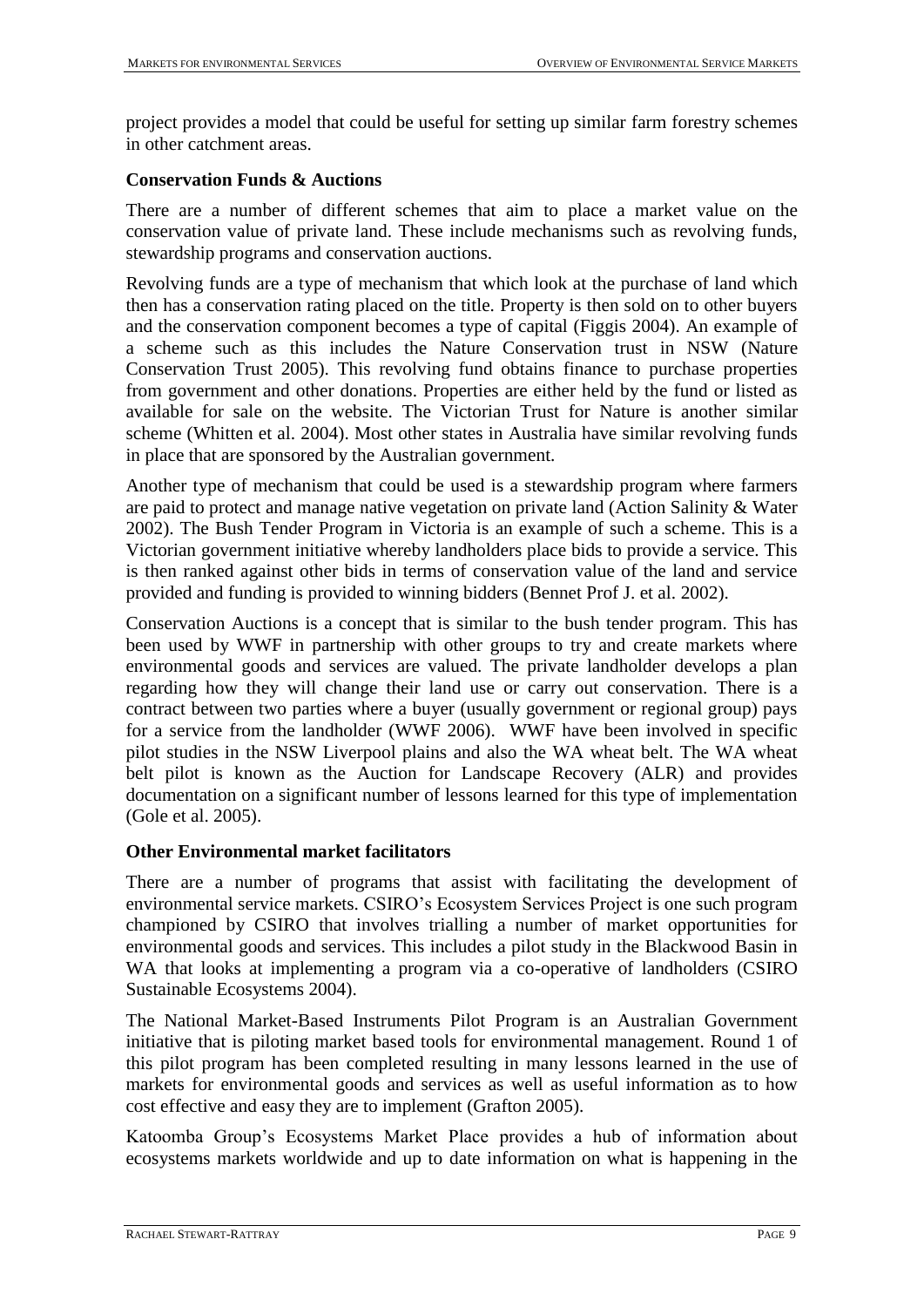industry. This site provides information on what is happening in each of the different ecosystems markets including the latest price information for the more mature markets (The Katoomba Group 2006). These types of programs and groups help to pull together information on research on a wide range of areas, which can assist in the development of new markets for environmental services.

### <span id="page-9-0"></span>**Case Information**

The case study area is the Western Edge of the Blue Mountains. A summary of the key characteristics of the target area for the research is provided from a background paper (Ampt 2006). This information is at a fairly high level as it relates to the topic area and will be used to review appropriateness of environmental service markets that are likely to add value to the target region.

Key features of the land and landholders in Western Edge of the Blue Mountains include:

- There is an underlying issue in the area with high rates of subdivision and degraded land from land clearing and long term agricultural use. Increased land value has made subdivision more attractive resulting in a wide range of different land uses.
- There is a wider range of different land uses including "traditional graziers, hobby farmers, weekender recreation, wilderness retreats, B&B and ecotourism enterprises, motorcycle clubs and private trails, horse riding ranches, shooters and hunters, grape and olive growers, Alpaca producers, timber getters etc" (Ampt 2006). Land uses are influenced by the close proximity to Sydney. This wide variety of land uses may also present some challenges in achieving a coordinated effort for establishing markets for environmental services that will actually provide significant revegetation corridors.
- Given the large variety of land uses, it follows that there is also a wide range of viewpoints. These range from conservational to antagonistic. Although it is likely that these market mechanisms may have some strong support, strong antagonistic presences may be able to block initiatives from being successful.
- There is some existing communication mechanisms between landholders that may be used to facilitate environmental markets including landcare and catchment groups that work closely with national park staff and also a number of conservation and environment groups. These groups could be leveraged for management and monitoring of environmental services markets.
- Many landholders have little understanding of the boundaries and management objectives of neighbouring national park areas.
- Other features are that landholders do not seem to make their sole income from their land and that the land tends to be unoccupied for a large proportion of the time.
- There are some existing environmental services in the area in the form of ecotourism that gives an example of private landholders gaining an income from these types of services. One example of this is a fenced off area where native species are being re-introduced. However, there has also been some local opposition to other eco-tourism projects. Potential opposition to environmental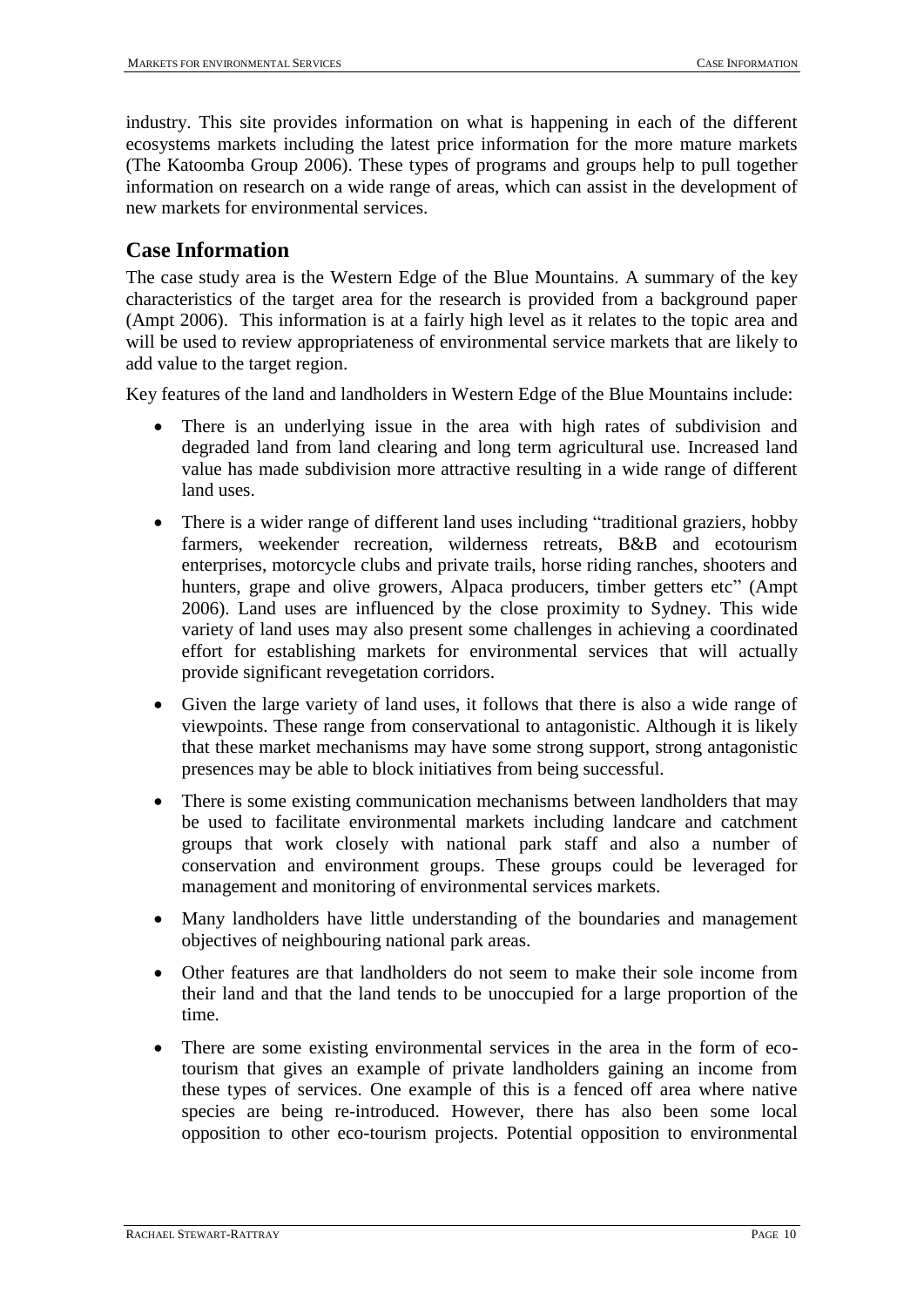markets need to be considered when drawing conclusions as to whether these type of mechanisms will be successful.

• Prediction of future trends is that the area will become more fragmented by sub divisions and without any coordinated effort land areas will continue to deteriorate further environmentally.

## <span id="page-10-0"></span>**Analysis**

Carbon trading, biodiversity banking and salinity credit trading all present opportunities for landholders to generate income from private investment via farm forestry. However, conservation funds and auctions are not considered as directly relevant to the target area due to the fact that much of the funding and on-going income is obtained from government sources. The key environmental service markets will be reviewed in terms of a number of critical success factors, described below, as well as the project objectives including provision of environmental services, economic returns and contribution to sustainable regional development.

A key factor in producing a successful market is *landholder involvement*, the challenge of getting the landholders involved in providing environmental services from Farm forestry. Given the diverse range of landholder goals and attitudes in the target area, this may be particularly challenging for implementation of environmental services markets. Barriers for private landholders for entry into reforestation projects includes high upfront establishment costs, long time period for revenue realisation and the project risk contributing to uncertainty of the future value of the investment (Goldstein et al. 2006).

*Private investment* relates to the need to encourage investment into or buyers for services provided by environmental markets. An important objective of the Blue Mountains project is private investment so that the markets become sustainable over the longer term. Access to sufficient funds is seen as an impediment to commercial investment in this type of facility, which is why much of the investment currently tends to come from government sources (Allen Consulting Group 2001). There is also currently a lack of financial incentives for private investors to get involved in funding ecosystems and biodiversity conservation (Jenkins et al. 2004). However, some techniques are being utilised that can help to stimulate demand, such as enforceable targets (Bueren 2001).

In is also critical to have some type of *market intermediary* to link landholders with investors. Binning (2002) discusses the need for an appropriate investment vehicle between buyers and sellers, to ensure trading is efficient and targeted towards the required environmental outcomes.

The other area to consider is the *maturity of environmental markets.* The case studies being uncovered as part of the literature review are very specific pilots that often take significant time and funding to set up and are often dependent on government funding and donations at the outset. Even carbon trading, which is probably the most mature of the environmental markets, is made up mostly of large plantations by NSW Forests or similar body. Immature markets create a high risk to landholders.

It is also important to consider logistically what type of *implementation issues* are faced in establishing and managing markets. Binning (2002) discusses the need for appropriate monitoring, enforcement and quality assurance for implementation to be successful. Other issues raised with implementation include the great variation in farm forestry locations resulting in measurement difficulties and also issues with thin markets (Bueren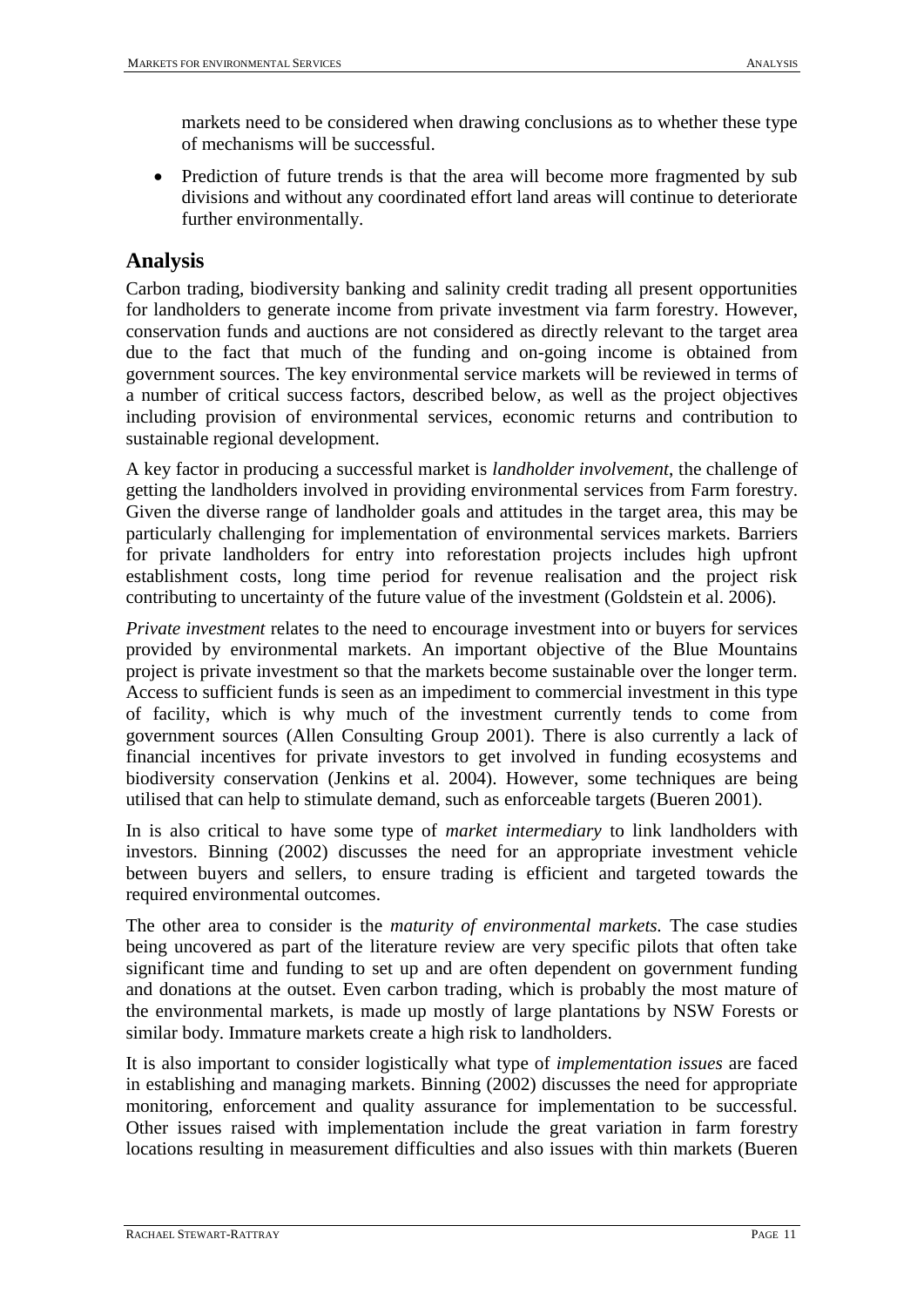2001), something that may create problems for the target area if small numbers of landholders are involved.

#### <span id="page-11-0"></span>**Carbon Trading**

#### *Critical Success Factors*

One of the key barriers to *landholder involvement* in getting involved in carbon trading is the high upfront costs of establishing the plantation as well as on-going management. Although research has shown that overall implementation costs are marginal when compared to the amount of carbon sequestered (Dixon et al. 1993), part of the problem lies in the fact that much of the investment is up front and financial gains are not realised for some time. The carbon farmer model is a tool that was developed to assist landholders with the decision as to whether it is worthwhile to engage in carbon farming by reviewing the productivity and management of plantations, the costs of cultivating and administering the scheme and the price for which the sequestered carbon or the timber may be traded (Hassall  $&$  Associates 2001). The research conducted in developing this model confirmed that carbon farming is difficult for small landholders, something that needs to be considered in the Blue Mountains case, and also that it is usually only cost effective if combined with other profitable timber activity (Hassall & Associates 2001).

Emissions trading schemes can help to encourage and facilitate *private investment* into carbon credits. Although there is some voluntary investment, these markets are most likely to be facilitated by government regulated cap and trade schemes where allowances or limits are set for companies that create emissions. For example the UK and EU emissions trading schemes (Johnson and Heinen 2004). In NSW, there is a mandatory market under the Greenhouse Gas Abatement Scheme where electricity companies are obliged to offset their greenhouse emissions by purchasing carbon credits (GGAS 2006). This means that there is a definite market for any carbon credits generated in the target area, through purchase by electricity companies.

A *market intermediary* is provided in NSW by the Greenhouse Gas Abatement Scheme registry where you can register the transfer of ownership of certificates, however the sale must be negotiated independently. This can be done privately or though a broker such as Next Generation Energy Solutions (Nextgen 2006). Nextgen have helped to negotiate the international sale of carbon credits generated in Australia through the Greenhouse Gas Abatement Scheme (Grigg 2006).

Although this is an established operating market, it is still *reasonably immature* as it has only been operating for a few years and to date only four companies are registered as certificate providers for carbon sequestration (The Katoomba Group 2006). One of the benefits, however is that it is supported by legislation in NSW under the Greenhouse Gas Abatement Scheme.

*Implementation* could create some issues, as the guidelines for becoming accredited are reasonably complex and require minimum standards to be met. You need to establish a Sequestration Pool Manager who can be responsible for on-going management, quality control, methods of carbon accounting and more (Independent Pricing and Regulatory Tribunal 2005). This would require reasonably high level of management coordination.

#### *Project Objectives*

The most obvious *environmental service benefit* from this Farm forestry option is the sequestration of carbon and consequently the contribution to mitigation of climate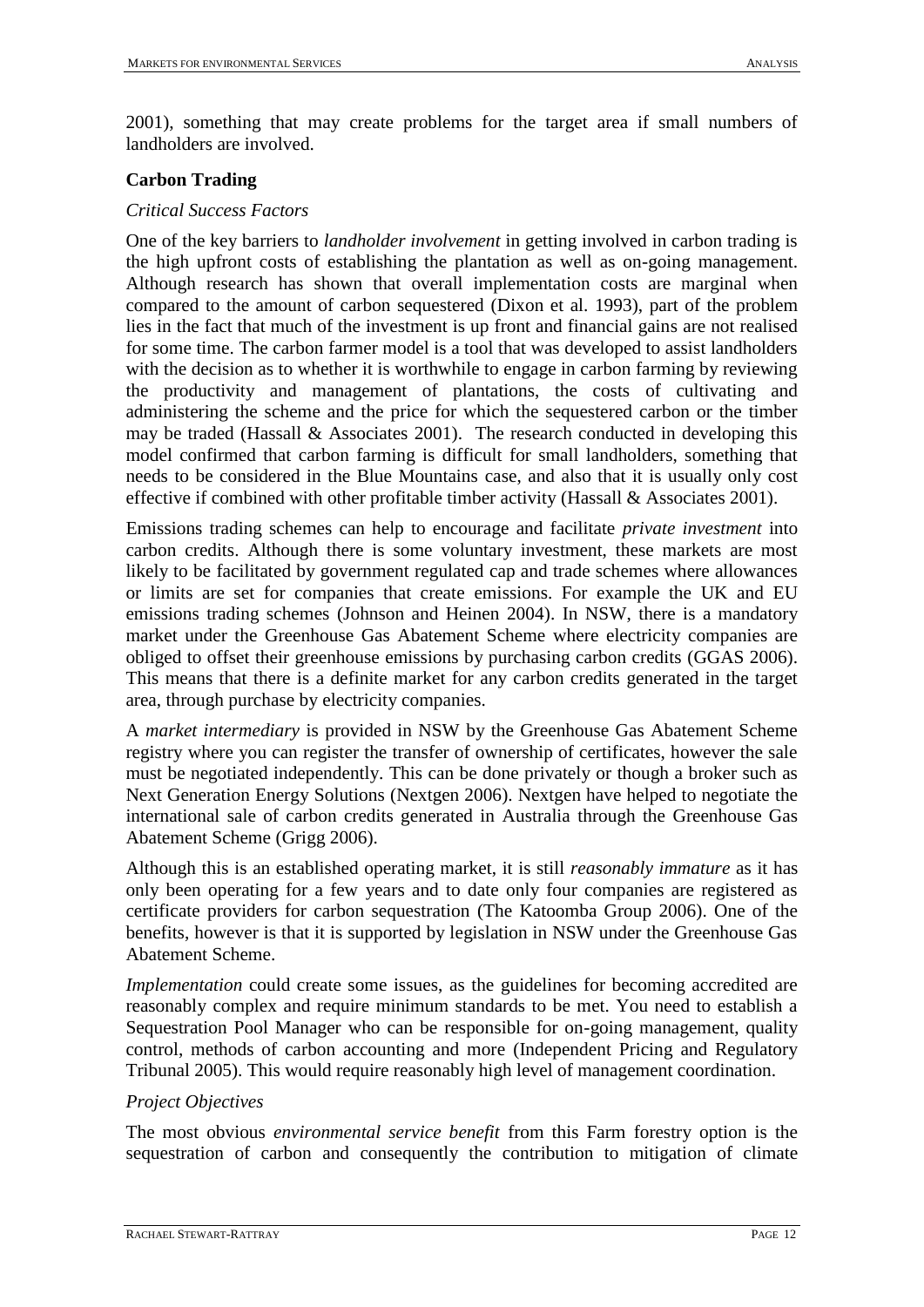change. However, there are also many other incidental environmental benefits that result from the revegetation. Some of the additional environmental service benefits that can stem from carbon sequestration projects include maintenance and restoration of aboveground and below-ground biodiversity, maintaining watershed quality and decreasing soil erosion. Farm forestry can support 50-80% of natural biodiversity and also act as a buffer to protected areas such as the world heritage area (Pandey 2002). In addition, the revegetation can help to improve quality of degraded farmland which can help to protect against further land clearing. Farm forestry can also help with pest control by providing habitat for the pests natural enemies thereby improving both agricultural and protected area benefits (Pandey 2002).

The need to provide *economic returns* to landholders is met by the income generated from the sale of carbon credits. Market value of credits is currently approximately around \$12 per tonne of carbon sequestered (The Katoomba Group 2006). There is also the opportunity of economic returns for deals that are brokered internationally as carbon credits are much cheaper in Australia than locations of other mandatory trading schemes such as Europe (Grigg 2006). Carbon credits generated in the target area could capitalise on this lower price.

Revegetation for carbon sequestration contributes to *sustainable development* by providing an income for the current farmers, while protecting forest resources for future generations and assisting with addressing climate change concerns. However, this option may not be able to be sustained as the sole income stream once all available carbon credits have been traded. Farm forestry also contributes to sustainable regional development via the environmental service benefits provided. Improvements in soil quality and nutrients in nearby agricultural systems can help to maintain productive agriculture promoting long term sustainability of the farmland. Combining trees with agriculture is critical to sustainable land use in areas with high population pressures (Oelbermann et al. 2004).

#### <span id="page-12-0"></span>**Biodiversity Banking**

#### *Critical Success Factors*

Some of the benefits of biodiversity banking that may encourage *landholder involvement* in the scheme include, investment into conservation on private land without effecting ownership, biodiversity recognised as a positive rather than a negative and additional value added to the land in preserving or restoring the conservation value (DEC 2006a). Research into conservation banking in the United States showed that programs are more likely to be successful at getting landholders involved if they trust the organisation that is helping to set up the program. It is also important to get a flagship landowner involved who is respected by their peers who can help to champion the program (Wilcove and Lee 2004).

*Private investment* in biodiversity banking would be from developers who wish to offset negative impacts to the environment. Some of the benefits to developers that would encourage them to invest in credits under a scheme such as this include transferring liability to a third party, a consistent approach for provision of offsets and reduced costs compared to if they had to purchase land themselves to provide habitat for biodiversity. Investment can also occur from philanthropists that wish to secure habitat for particular species or contribute generally to biodiversity conservation (DEC 2006a). There is also the possibility that credits could be traded for speculation in the hope that the price will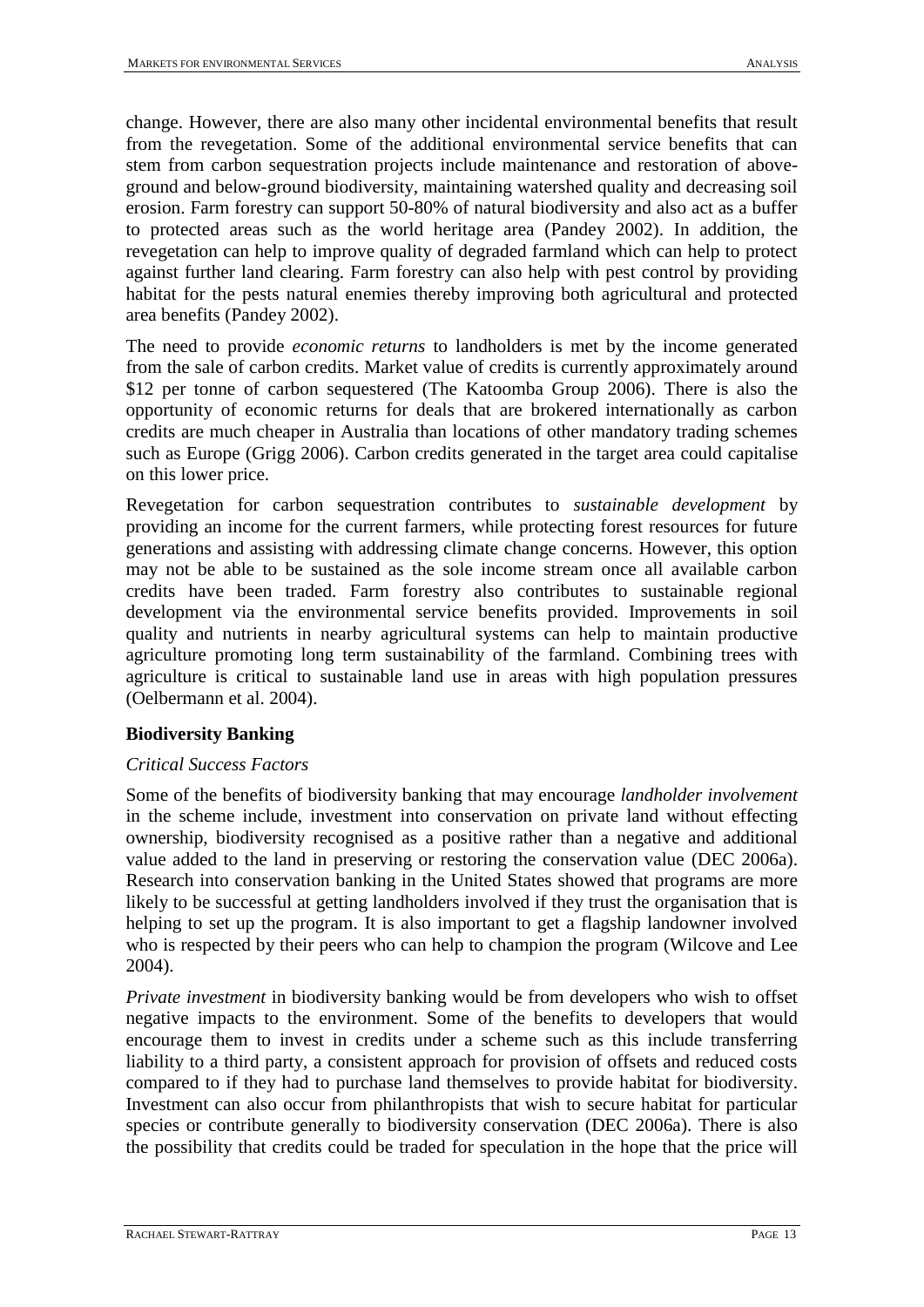rise in the future. In this case the credits would not be retired until sold to a developer or philanthropist who wished to secure the habitat.

The legislation provides provision for conservation brokers who can act as the *market intermediary*. Conservation brokers can help landowners with establishing a biobank site and then with selling the credits. They can assist with all stages of the setup and also assist developers with registering for the scheme as well (DEC 2006b). However, it is not clear if any of these conservation brokers currently exist or if they are just theoretical.

Although this concept is in its infancy in Australia and therefore the *market immature*, it has been proven in the United States, with 63% of conservation bank owners reporting that they would set up conservation banks again if given the opportunity (Fox and Nino-Murcia 2005). The legislation has been passed for the NSW Biodiversity Banking scheme, however the scheme is still being fully developed and is expected to be implemented in 2007 (DEC 2006d). This means that it is yet to be fully tested in the NSW environment.

Under the NSW biobanking scheme, a conservation broker can help to overcome *implementation issues,* with the initial set up of a biobank, including registration and sale of the credits (DEC 2006b). In terms of on-going management, a Biobanking Trust fund has been set up, whereby when credits are sold, a small amount of the revenue is put into this fund and then utilised to help finance on-going management fees (DEC 2006b). Research into similar schemes in the U.S. has shown that implementation of the program will go more smoothly if a good working relationship is developed with a representative of the regulatory body involved in authorising the various stages (Wilcove and Lee 2004).

### *Project Objectives*

The key *environmental service* provided through use of biodiversity offsets is to conserve biodiversity, particularly protected or threatened species. Some of the benefits that this initiative is seen to provide to biodiversity includes a reduced threat to biodiversity from development, improvements to biodiversity on private land and an overall increase of biodiversity benefits in NSW (DEC 2006a).

*Economic returns* to landholders would be via the sale of biodiversity credits. In the US under the conservation banking scheme, financial incentives or returns are competing with development returns and most conservation banks are breaking even or making money, although this is based on qualitative research as specific figures are unavailable due to sparse recording of information (Fox and Nino-Murcia 2005). In terms of the NSW scheme, no benchmark has been set for the price range of credits and the number of credits that have been obtained. Therefore possible economic returns would have to be considered on a specific project basis for the target area.

Biobanking helps to meet the key principals of *sustainable development*, particularly in terms of biodiversity conservation for current and future generations. In addition, the revegetation would also contribute to other environmental services as for carbon trading, while providing economic returns to landholders.

### <span id="page-13-0"></span>**Salinity Credit Trading**

#### *Critical Success Factors*

*Landholder involvement* can be encouraged by a variety of means. The trial conducted in Bet Bet found that a collective performance incentive helped to increase voluntary participation levels by landholders in the scheme. This involved a payment only being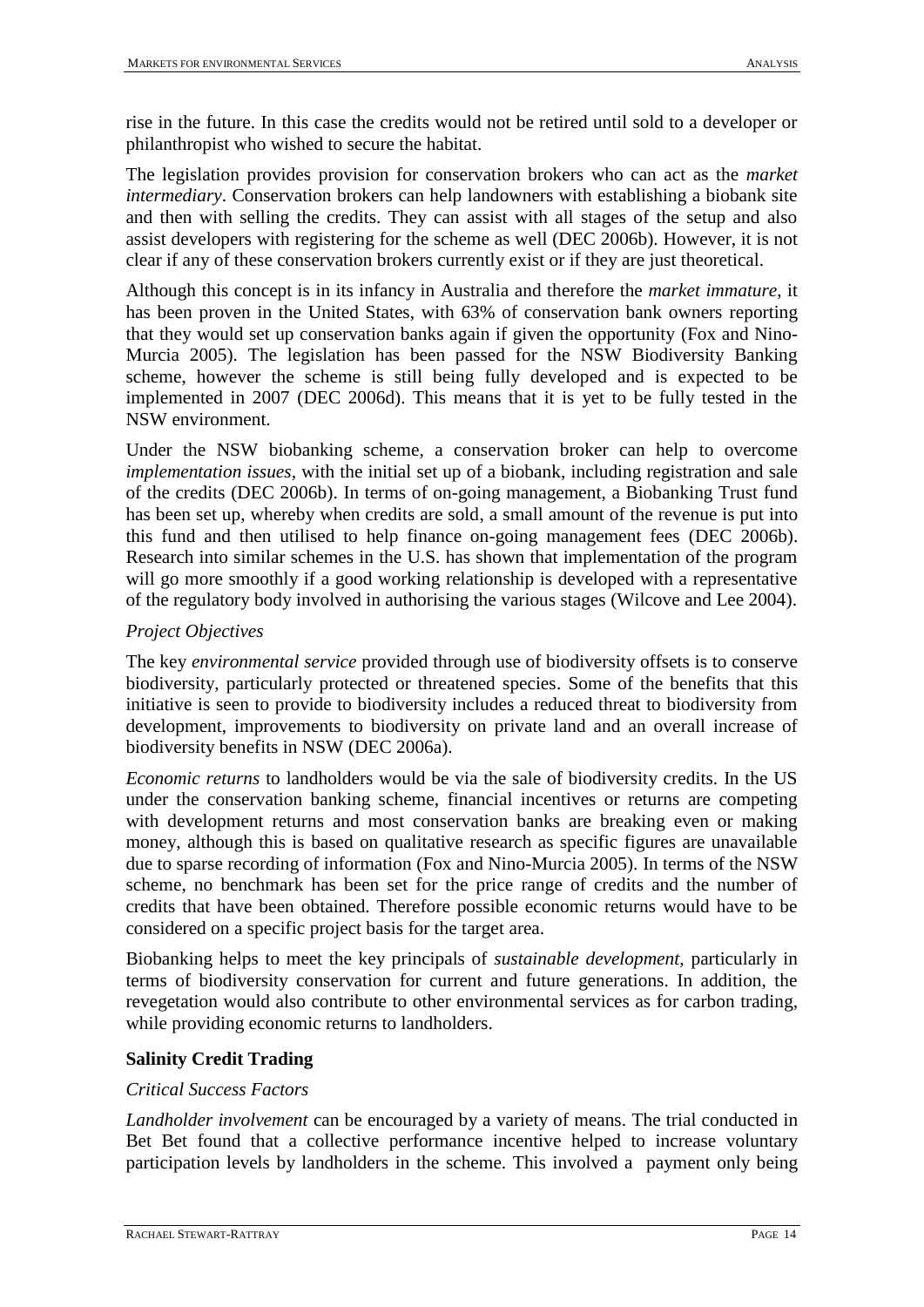dispersed to participants if the sum of individual outcomes reaches a set combined level (Conner et al. 2006). In other instances, involvement in schemes may be required by legislation, such as for the Hunter River Salinity Trading Scheme (EPA 2004).

The pilot project conducted by NSW Forests provides an example of the type of *private investment* possible in a salinity credit trading program where downstream users pay upstream landowners for salinity benefits. The actual benefit provided is calculated based on actual transpiration of water out of the soil by the planted forests (Action Salinity & Water 2002).

The *market intermediary* is different for each type of salinity credit trading scheme. In the case of the Hunter River Salinity Trading Scheme, ownership of credits is managed via an Internet registry, similar to the GGAS program (EPA 2004). In the case of pilot projects, the project instigators tend to act as the market intermediary in the first instance to get the project up and running.

Salinity trading represents an *immature market*. There is no comprehensive salinity trading market that could be adopted in the Blue Mountains target area. Currently salinity trading has only occurred on a case by case basis and although individual schemes such as Hunter River Salinity Trading scheme are reasonably mature, this is only applicable in the Hunter river catchment area. One of the success factors in the implementation of the Hunter scheme is that it was supported by legislation (EPA 2004). On the other hand, the pilot scheme in Bet Bet, Victoria was based on voluntary participation, however this relied on external funding to provide incentives (Conner et al. 2006). Therefore, any salinity trading scheme attempted in the Blue Mountains target area would have to be undertaken as a pilot project.

In order to successfully overcome *implementation issues* surrounding salinity trading, it is important to have a good knowledge base regarding the long term salinity conditions in the catchment that are the source of the problem. One of the critical success factors for the Hunter River Salinity Trading scheme was that they had many years worth of data and a good model of the river"s behaviour on which to base the scheme design (EPA 2004).

One of the issues raised with this type of program, is that you are often dealing with thin markets. This is because the locations tend to be isolated catchments or sub-catchments where a landholders land management activities can impact the common pool resource at stake. The small number of landholders involved may lead to small numbers of buyers and sellers that may lead to the market becoming ineffective(Conner et al. 2006), (Ward 2004). Thin markets present a potential issue for the target area due to limited buyers and sellers available in the sub-catchment.

#### *Project Objectives*

*Environmental services* provided by this market include reduction of dryland salinity or saline discharges into rivers. Other environmental service benefits would be provided by the farm forestry activities as discussed for carbon trading and biodiversity banking.

It is difficult to predict the *economic returns* that would be available to the landholders, due to the immaturity of these markets and the diverse nature of the results from the pilot projects. Although the Hunter River Salinity Trading Scheme is a mature scheme it does not provide an example of landholder farm forestry projects. The NSW forests case provides a case of a once off transaction with industry and the Bet Bet trial was driven predominantly by funding in the first instance.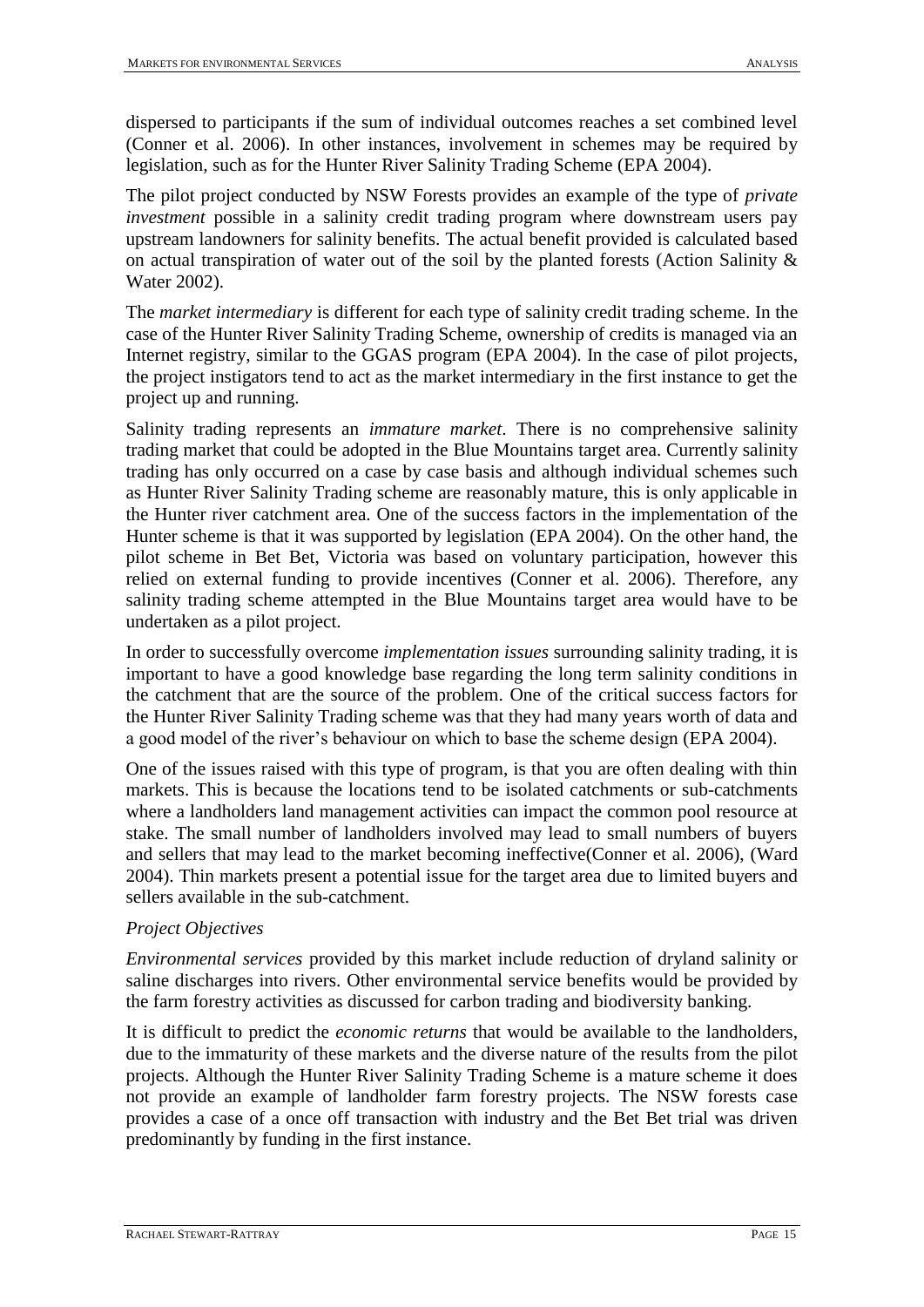Salinity credit trading would help meet *sustainable development* through provision of salinity reductions and other environmental services. It would also contribute to the overall productivity and hence economic sustainability in the region. However how this translated into individual income sources for the landholders is still in question.

### <span id="page-15-0"></span>**Common Pool Resources**

Management of *common pool resources* also presents challenges for successful markets. It is often difficult to assign ownership or responsibility for environmental services as these are often thought of as public goods or common pool resources, which can create an issue for management (Binning et al. 2002). Ostrom (1998) outlines that successful management of common pool resources is facilitated by open discussion and communication amongst communities. In practice, this is demonstrated by the pilot in Bet Bet, Victoria where community cohesiveness and solidness of landcare groups contributed to the project success (Conner et al. 2006). In the Blue Mountains case area, the hope is that management will take the form of a common property regime.

### <span id="page-15-1"></span>**Discussion**

The analysis highlights the fact that markets for ecosystems services still lack some maturity and whilst environmental benefits are clear, economic returns are not always guaranteed. A number of challenges would be faced in successful implementation of these markets in the target area, however a number of factors can also make a positive contribution.

### <span id="page-15-2"></span>**Carbon trading**

Some of the challenges faced in implementing carbon trading in the target area include:

- There are high up front costs associated with establishment of a carbon plantation. This also includes the complexity of requirements for becoming accredited under GGAS.
- Issues with complexity of on-going management and potential risks to the plantation associated with pests, fire etc.
- Financial gains are not realised immediately due to waiting time for carbon to be sequestered.
- These factors are all made more difficult for small landholders as characterised by the landholders in the target area.

Some of the factors that will make a positive contribution to implementation of carbon trading include:

- There is a definite market for carbon credits in NSW due to mandatory GGAS scheme requiring electricity companies to offset their emissions.
- This market is backed by legislation of carbon credits which helps to guarantee the investment and provide specific guidelines for how the credits should be created and measured.
- Credits are cheaper in Australia than overseas which creates additional demand for any carbon credits generated in the target area.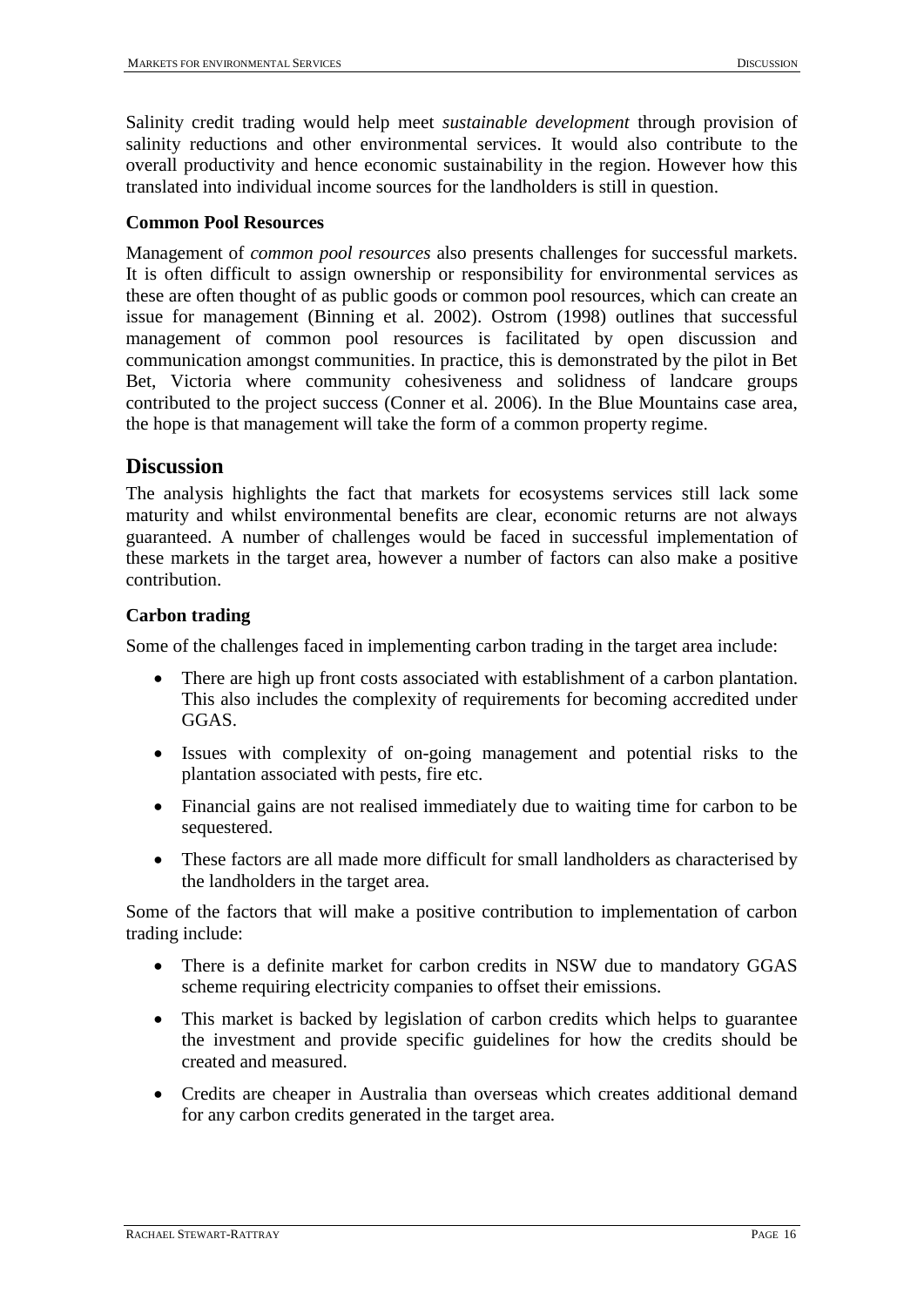There are market intermediaries available for trading credits which reduces the transaction costs associated with having to find buyers directly.

#### <span id="page-16-0"></span>**Biodiversity Banking**

Some of the challenges associated with the implementation of biodiversity banking in the target area include:

- Credit sale is dependent on the type of biodiversity conservation being conducted and this could limit available buyers of the credits. It is currently difficult to estimate potential buyers of credits in the Blue Mountains area without being aware of a specific development project to be undertaken.
- A market intermediary is proposed, but this is still being developed. Therefore there will be higher transaction costs associated with seeking out buyers and also limited assistance with establishment and recording of credits in the first instance.

Some of the factors that will make a positive contribution to implementation of biodiversity banking include:

- As the guidelines are still in progress for NSW, there is the opportunity to get involved in being a demonstration site and getting official backing as part of this program.
- There is success of similar initiatives in the US where wetland mitigation banks and conservation banks have become viable businesses.

#### <span id="page-16-1"></span>**Salinity Credit Trading**

Some of the challenges associated with the implementation of salinity credit trading in the target area include:

- There is no current support by legislation in NSW, and is currently done on a case by case basis. Therefore it would be necessary to establish conditions for the Hawkesbury-Nepean catchment or the sub-catchment that would result in additional lead time.
- Buyers and sellers of services are defined by unclear boundaries with no set method for accounting for salinity benefits from tree-planting. It is necessary to establish how the downstream beneficiary would be required to pay under a voluntary scheme.
- There is also the issue of thin markets due to limited buyers and sellers which could reduce the effectiveness of the market.

Some of the factors that will make a positive contribution to the implementation of salinity credit trading include:

- Strong involvement by landholders in landcare and catchment groups that assists with information sharing and community cohesiveness. This is important in managing common pool resources with diffuse point sources such as salinity.
- Landholders can obtain direct salinity improvement benefits on their own land from tree planting that will encourage involvement in the scheme.
- Schemes that have started from pilot projects have developed into successful markets, such as with the Hunter River Salinity Trading Scheme.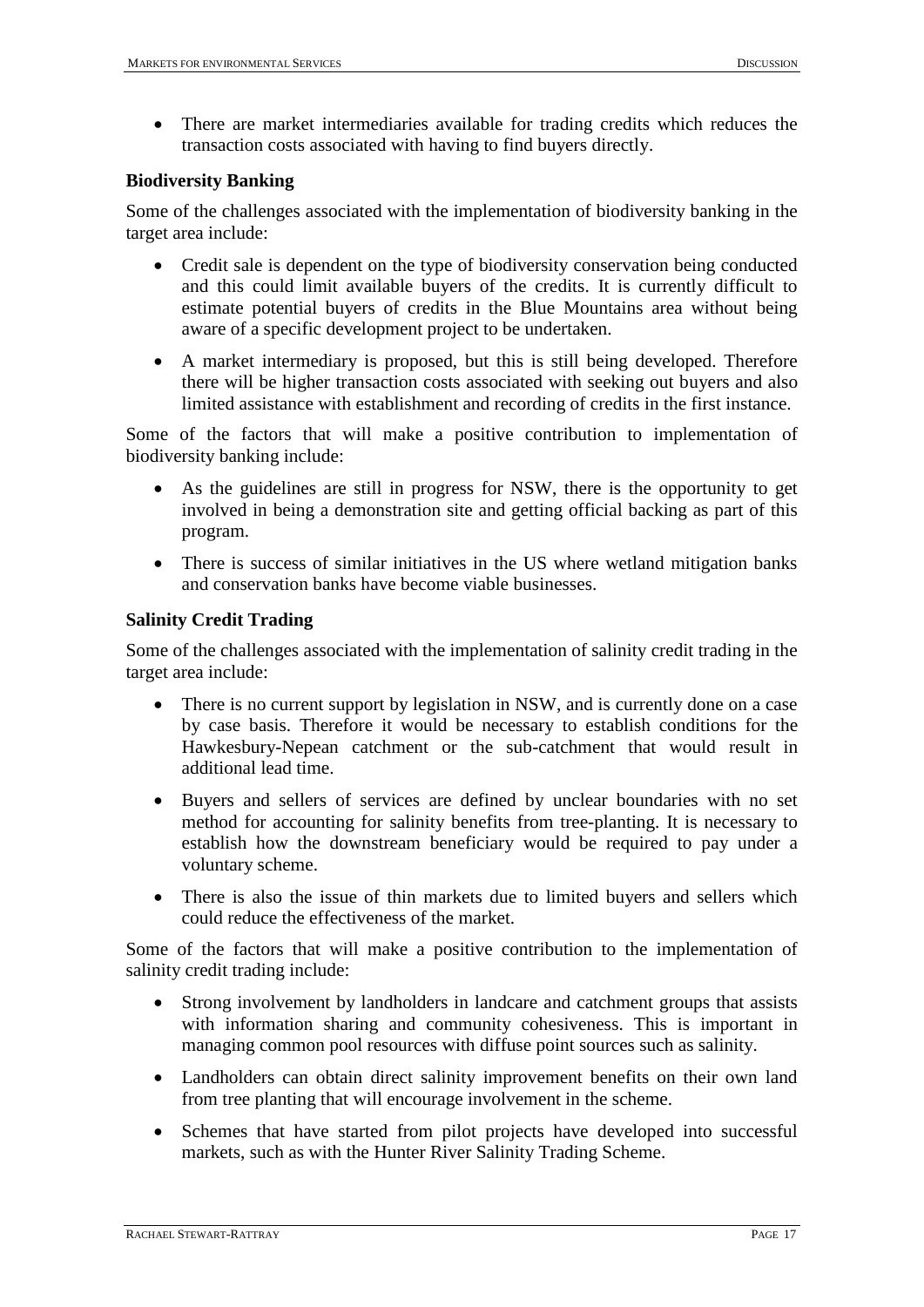### <span id="page-17-0"></span>**Conclusion and Recommendations**

Do environmental service markets meet the project objectives of provision of environmental services, economic returns to landholders and contribution to sustainable development? There is no question that markets for environmental services will contribute to environmental goals such as carbon sequestration, biodiversity conservation, salinity, water and soil quality improvements. It is, on the other hand, not always quite as clear how easily private investment and hence economic returns to landholders can be provided. Carbon trading has only recently developed an active market in NSW, with only four companies currently registered for carbon sequestration, however there is a strong market for credits due to the mandatory GGAS scheme, combined with overseas demand. Biodiversity banking, soon to be legislated in NSW has been an extremely successful model overseas in terms of providing returns, but is yet to be proven in Australia. Salinity credit trading has no overall NSW scheme, but has been shown to be a successful business model for individual cases in specific areas such as the Hunter River Salinity trading scheme. Objectives for regional sustainable development are supported by the provision for environmental services, the positive contribution to protection of the world heritage area and the productivity improvements to existing agricultural activities. In order to ensure that it will be sustainable over the longer term, many of the challenges described would have to be overcome to ensure economic returns provide sufficient incentives for farm forestry.

One of the key ways to ensure that environmental service markets provide sufficient economic returns is to implement a combination of different markets so that the landholders are not just dependent on one source of income. The benefit of markets for environmental services is that multiple services can be generated from the same farm forestry activity. In addition it is recommended that these markets are combined with other farm forestry activities, such as biomass harvesting or more traditional farm forestry activities, but without compromising the environmental service being provided.

Another issue that most of these markets face is high initial establishment costs and complexity to get the project up and running. One option to help overcome this is to apply for funding from a pilot program such as the National Market-Based Instruments Program or other environmental funding body. Getting started with carbon trading and becoming accredited under the Greenhouse Gas Abatement Scheme, appears to be quite complex and difficult for small landholders. One way to handle this issue is to amalgamate holdings into a common pool for the purposes of carbon sequestration. This can help to improve economies of scale and reduce risks. It also fits in well with the goals of management under a common property regime. Another way to deal with the complexity is to seek assistance from companies that are already accredited under GGAS such as CO2 Australia. To overcome complexity with getting Biodiversity banking up and running, it may be possible to get involved as a demonstration site as part of the NSW BioBanking scheme, if an appropriate development project can be identified in the Blue Mountains area. Salinity credit trading could be developed as a pilot project working in conjunction with the catchment management who may be able to contribute background data and expertise.

Environmental service markets help to bridge the gap between conservation and economic returns. If the challenges can be overcome and economic returns secured, these markets will provide an innovative solution to contribute to sustainable regional development in the Blue Mountains World Heritage area.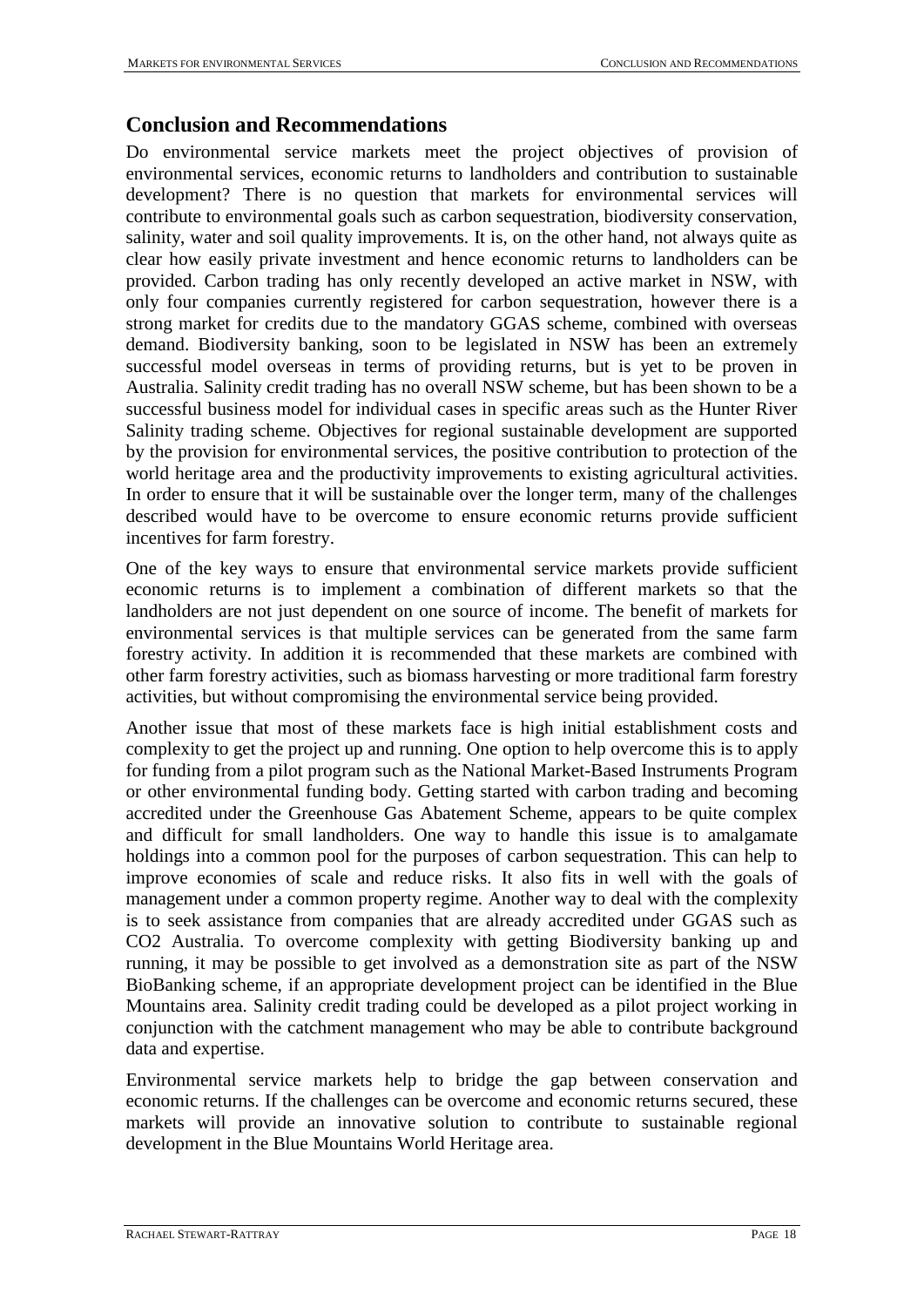## <span id="page-18-0"></span>**Bibliography**

- Action Salinity & Water (2002). Investigating new approaches: A Review of Natural Resource Management Pilots and Programs in Australia that Use Market-Based Instruments. The National Action Plan on Salinity and Water Quality.
- Allen Consulting Group (2001). Repairing the Country: Leveraging Private Investment. Canberra, for the Business Leaders Roundtable, prepared for the ACF/NFF and the National Land and Water Research and Development Corporation.
- Ampt P (2006). The boundary between the western edge of the World Heritage area and neighbouring land. Research workshop background paper - Session 3, Blue Mountains World Heritage Institute.
- Ampt P and Carlton C (2006). Western Edge Agri-forestry Project Proposal, Blue Mountains World Heritage Institute.
- Australian Greenhouse Office (2006). Planning Forest Sink Projects: A guide to Forest Sink Planning, Management and Carbon Accounting. Greenhouse Action in Regional Australia. Canberra, Department of the Environment and Heritage Australian Greenhouse Office.
- Bennet Prof J., Whitten S, Handley M, Moss W and Phillips Dr B. (2002). "Wetland Management Assistance for Private Landholders." Retrieved 29 August, 2006, from [http://www.deh.gov.au/water/wetlands/publications/management/sheet9.html.](http://www.deh.gov.au/water/wetlands/publications/management/sheet9.html)
- Bingham G, Bishop R, Brody M, Bromley D, Clark E, Cooper W, Costanza R, Hale T, Hayden G and Kellert S (1995). "Issues in ecosystem valuation: improving information for decision making." Ecological Economics **14**(2): 73-90.
- Binning C, Baker B, Meharg S, Cork S and Kearns A (2002). Making Farm Forestry Pay Markets for Ecosystem Services. Joint Venture Agroforestry Program. Barton ACT, Rural Industries Research and Development Corporation.
- Bloomberg. (2000). "Sydney Futures Exchange Cancels Carbon Emissions Plan." Retrieved 15 September, 2006, from [http://www.climateark.org/articles/2000/3rd/sydfutex.htm.](http://www.climateark.org/articles/2000/3rd/sydfutex.htm)
- Bueren M v (2001). Emerging markets for environmental services: Implications and opportunities for resource management in Australia. Joint Venture Agroforestry Program, Rural Industries Research and Development Corporation.
- Carbon Planet Pty Ltd. (2005). "Carbon Planet." Retrieved 15 September, 2006, from [http://www.carbonplanet.com/home/.](http://www.carbonplanet.com/home/)
- CO2 Australia. (2006). "CO2 Australia." Retrieved 22 September, 2006, from [http://www.co2australia.com.au/.](http://www.co2australia.com.au/)
- Conner J, Clifton C, Ward J and Cornow P (2006). Project Final Report: Dryland Salinity Credit Trade. National Market-based Instruments Pilot Program, CSIRO.
- Cork S J and Shelton D (2000). The Nature and Value of Australia's Ecosystem Services: A Framework for Sustainable Environmental Solutions. Sustainable Environmental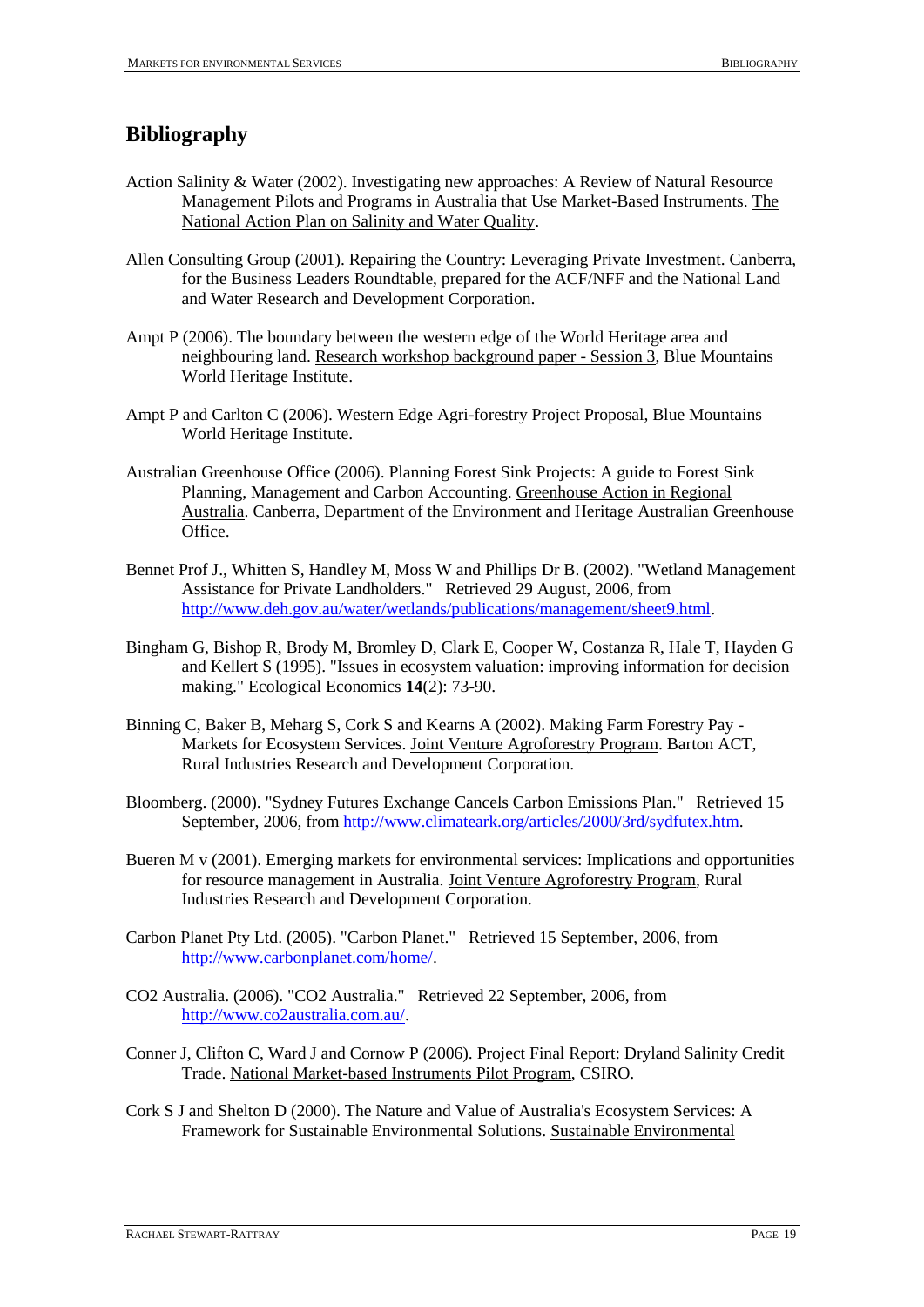Solutions for Industry and Government: Proceedings of the 3rd Queensland Environmental Conference. Queensland.

- CSIRO Sustainable Ecosystems. (2004). "Markets for Ecosystems Services." Retrieved 30 August, 2006, from [http://www.ecosystemservicesproject.org/html/markets/aboutus/index.htm.](http://www.ecosystemservicesproject.org/html/markets/aboutus/index.htm)
- Davidson S (2005). "Natural services open for business.(ECOSYSTEMS SERVICES MARKETS: Progress)." Ecos(127): 16-19.
- DEC (2006a). Biobanking: An investigation of market-based instruments to secure long-term biodiversity objectives. Sydney, Department of Environment and Conservation NSW.
- DEC (2006b). Biobanking: Guide to the Threatened Species Conservation Ammendment (Biodiversity Banking) Bill 2006. Sydney, Department of Environment and Conservation NSW.
- DEC (2006c). Biobanking A biodiversity offsets and banking scheme. Sydney, Department of Environment and Conservation NSW.
- DEC. (2006d). "Biodiversity Banking Scheme." Retrieved 12 October, 2006, from [http://www.environment.nsw.gov.au/threatspec/biobankscheme.htm.](http://www.environment.nsw.gov.au/threatspec/biobankscheme.htm)
- Department of Environment and Heritage. (2005). "Greater Blue Mountains World Heritage Area – Draft Strategic Plan." Retrieved 5th August, 2006, from [http://www.nationalparks.nsw.gov.au/PDFs/BlueMountainsWHA\\_strategy\\_draft.pdf.](http://www.nationalparks.nsw.gov.au/PDFs/BlueMountainsWHA_strategy_draft.pdf)
- Department of Environment and Heritage. (2006). "The Greater Blue Mountains Area." Retrieved 8th August, 2006, from [http://www.deh.gov.au/heritage/worldheritage/sites/blue/.](http://www.deh.gov.au/heritage/worldheritage/sites/blue/)
- Dixon R K, Winjum J K and Schroeder P E (1993). "Conservation and sequestration of carbon : The potential of forest and agroforest management practices." Global Environmental Change **3**(2): 159-173.
- Dwyer C (2002). An economic incentive system that values the environment, current and future generations, the public sector and the private sector. Conference Proceedings: Partnerships and Planning - Nature Conservation on Private Land. Adelaide.
- Environment Protection Authority. (2004). "Green offsets for sustainable development." Retrieved 30 August, 2006, from [http://www.epa.nsw.gov.au/greenoffsets/index.htm.](http://www.epa.nsw.gov.au/greenoffsets/index.htm)
- EPA. (2004). "Hunter River Salinity Trading Scheme." Retrieved 14 October, 2006, from [http://www.epa.nsw.gov.au/licensing/hrsts/index.htm.](http://www.epa.nsw.gov.au/licensing/hrsts/index.htm)
- Figgis P (2004). Conservation on Private Lands: the Australian Experience. Gland, Switzerland and Cambridge, UK, ICUN**:** i-31.
- Fox J and Nino-Murcia A (2005). "Status of Species Conservation Banking in the United States." Conservation Biology **19**(4): 996-1007.
- GGAS. (2006). "Greenhouse Gas Abatement Scheme." Retrieved 20 August, 2006, from [http://www.greenhousegas.nsw.gov.au/.](http://www.greenhousegas.nsw.gov.au/)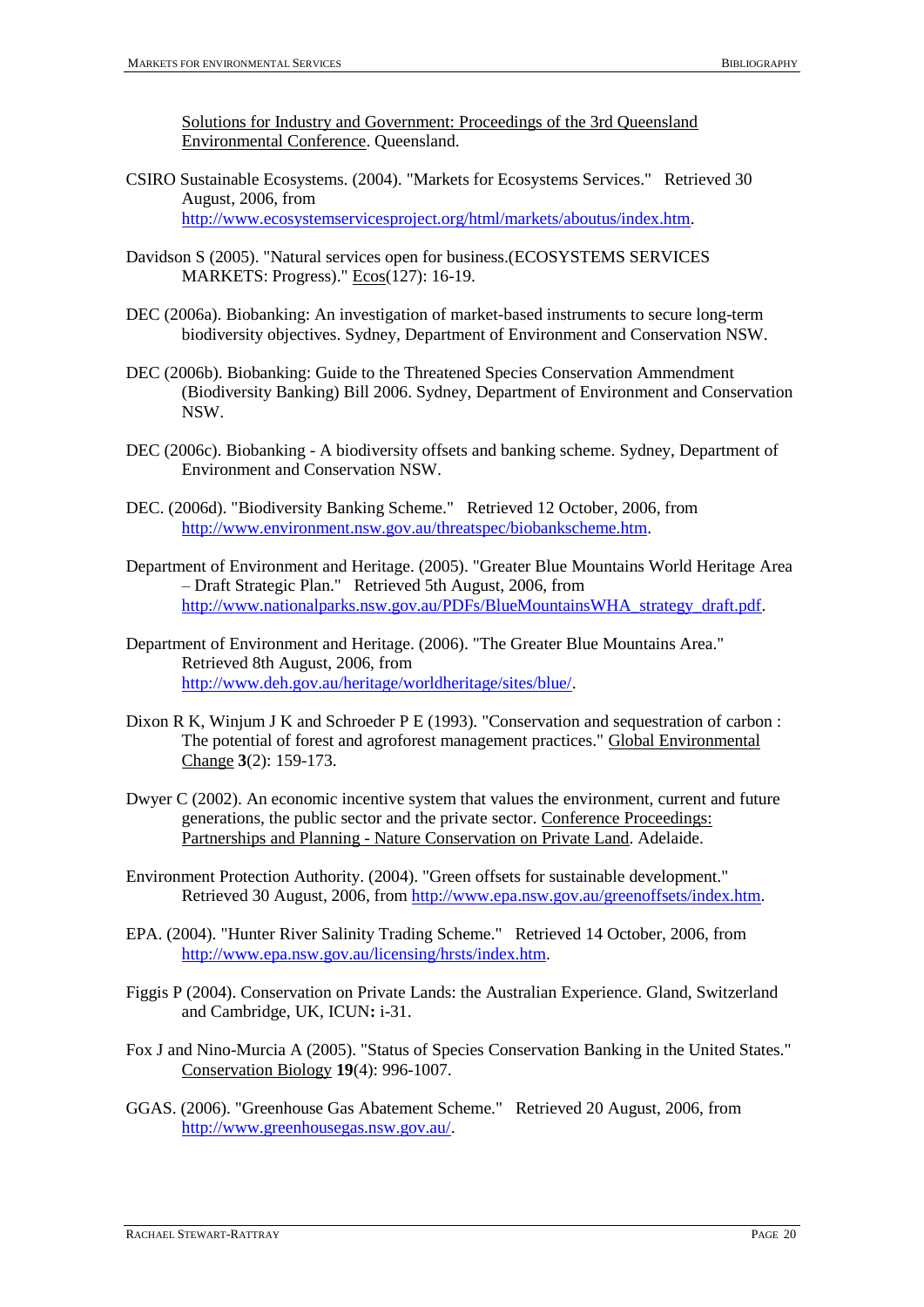- GGAS. (2006). "Introduction to the Greenhouse Gas Abatement Scheme (GGAS)." from [http://www.greenhousegas.nsw.gov.au/documents/Intro-GGAS.pdf.](http://www.greenhousegas.nsw.gov.au/documents/Intro-GGAS.pdf)
- Goldstein J H, Daily G C, Friday J B, Matson P A, Naylor R L and Vitousek P (2006). "Business strategies for conservation on private lands: Koa forestry as a case study." Proceedings of the National Academy of Sciences of the United States of America **103**(26): 10140- 10145.
- Gole C, Burton M, Williams K J, Clayton H, Faith D P, White B, Huggett A and Margules C (2005). Auction for Landscape Recovery: Final Report, WWF - Australia.
- Grafton R Q (2005). Evaluation of Round One of the Market Based Instrument Pilot Program. National Market-Based Instruments Pilot Program, Action Salinity & Water.
- Grieve A and Uebel K (2003). Developing new income streams for farmers: NSW Environmental Services Scheme, State Forests of NSW.
- Grigg A (2006). The right climate for hot money. The Australian Financial Review.
- Hassall & Associates (2001). The Carbon Farmer Model, Volume One: Main Report. Kingston ACT, Rural Industries Research and Development Corporation.
- Hasselknippe H (2003). "Systems for carbon trading: an overview." Climate Policy **3**(Supplement 2): S43-S57.
- Independent Pricing and Regulatory Tribunal. (2005). "Guide to Applying Carbon Sequestration Rule, NSW Greenhouse Gas Abatement Scheme." Retrieved 11th August, 2006, from [http://www.greenhousegas.nsw.gov.au/documents/GtA-CS.pdf.](http://www.greenhousegas.nsw.gov.au/documents/GtA-CS.pdf)
- Jenkins M, Scherr S J and Inbar M (2004). "Markets for Biodiversity Services: Potential Roles and Challenges." Environment **46**(6): 32-42.
- Jindal R (2006). Payments for Carbon Sequestration in Africa: Status and Challenges to Scaling up, International Association for Study of Common Property.
- Johnson E and Heinen R (2004). "Carbon trading: time for industry involvement." Environment International **30**(2): 279-288.
- McGhee K (2004). "The logging jam is clearing: if Australia's forestry industry develops according to expectations, conservationists and loggers could soon find themselves united on the same environmental front." Ecos(122): 24(2).
- Nature Conservation Trust. (2005). "The Revolving Fund." Retrieved 29 August, 2006, from [http://www.naturetrust.org.au/.](http://www.naturetrust.org.au/)
- Nextgen. (2006). "Next Generation Energy Solutions." Retrieved 15 October, 2006, from [http://www.nges.com.au/environ.htm.](http://www.nges.com.au/environ.htm)
- NSW Department of Primary Industries. (2005). "Carbon Credits." Retrieved 15 September, 2006, fro[m http://www.forest.nsw.gov.au/env\\_services/carbon/credits/default.asp.](http://www.forest.nsw.gov.au/env_services/carbon/credits/default.asp)
- Oelbermann M, Paul Voroney R and Gordon A M (2004). "Carbon sequestration in tropical and temperate agroforestry systems: a review with examples from Costa Rica and southern Canada." Agriculture, Ecosystems & Environment **104**(3): 359-377.